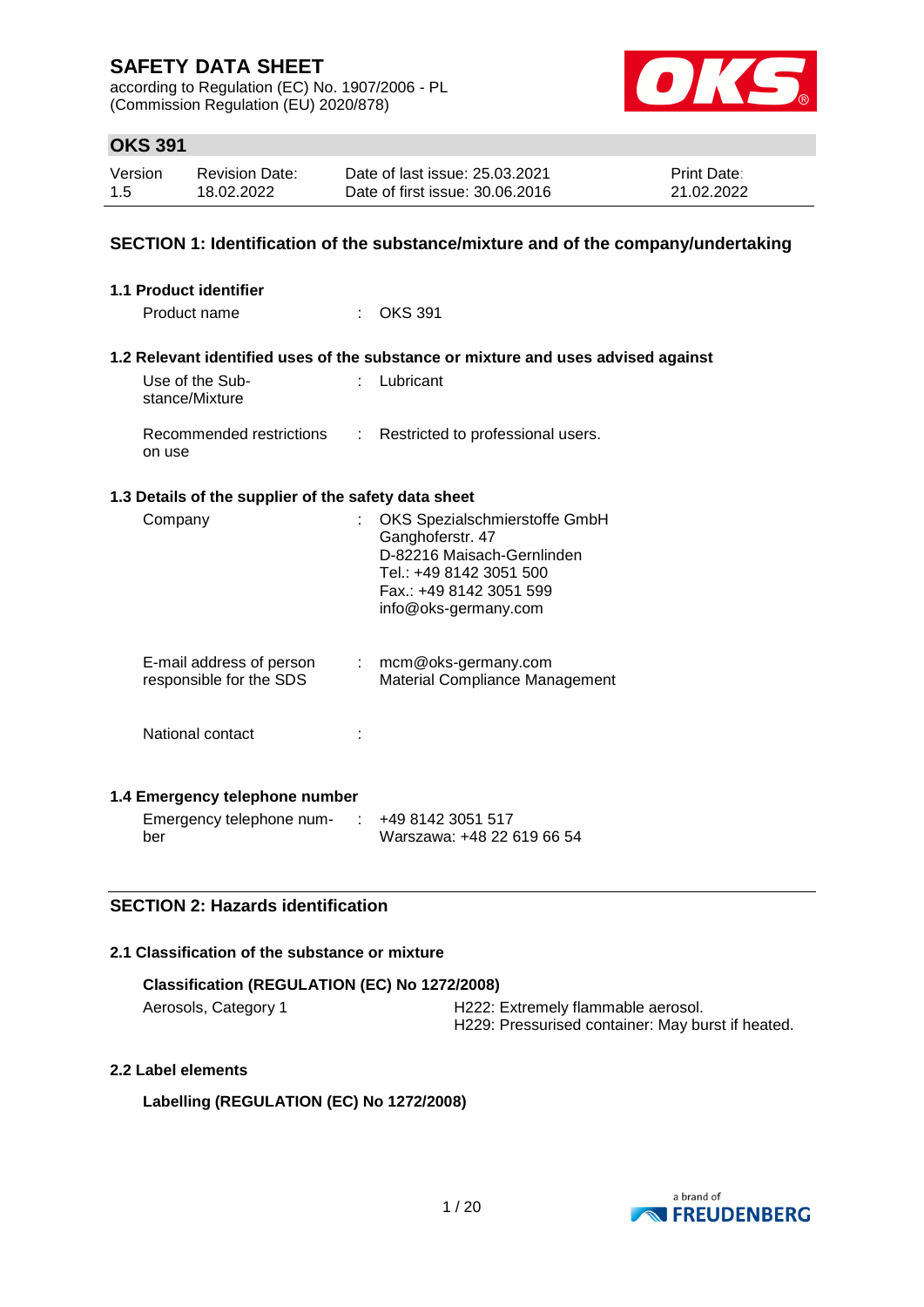according to Regulation (EC) No. 1907/2006 - PL (Commission Regulation (EU) 2020/878)



## **OKS 391**

| Version<br>1.5 | <b>Revision Date:</b><br>18.02.2022 | Date of last issue: 25.03.2021<br>Date of first issue: 30.06.2016 |                                                                                                      | <b>Print Date:</b><br>21.02.2022 |
|----------------|-------------------------------------|-------------------------------------------------------------------|------------------------------------------------------------------------------------------------------|----------------------------------|
|                | Hazard pictograms                   |                                                                   |                                                                                                      |                                  |
| Signal word    |                                     | Danger                                                            |                                                                                                      |                                  |
|                | <b>Hazard statements</b>            | H <sub>222</sub><br>H <sub>229</sub>                              | Extremely flammable aerosol.<br>Pressurised container: May burst if heated.                          |                                  |
|                | Precautionary statements            | <b>Prevention:</b>                                                |                                                                                                      |                                  |
|                |                                     | P <sub>210</sub>                                                  | Keep away from heat, hot surfaces, sparks,<br>open flames and other ignition sources. No<br>smoking. |                                  |
|                |                                     | P <sub>211</sub>                                                  | Do not spray on an open flame or other<br>ignition source.                                           |                                  |
|                |                                     | P <sub>251</sub>                                                  | Do not pierce or burn, even after use.                                                               |                                  |
|                |                                     | Storage:                                                          |                                                                                                      |                                  |
|                |                                     | P410 + P412                                                       | Protect from sunlight. Do not expose to tem-<br>peratures exceeding 50 °C/ 122 °F.                   |                                  |

## **2.3 Other hazards**

This substance/mixture contains no components considered to be either persistent, bioaccumulative and toxic (PBT), or very persistent and very bioaccumulative (vPvB) at levels of 0.1% or higher.

Ecological information: The substance/mixture does not contain components considered to have endocrine disrupting properties according to REACH Article 57(f) or Commission Delegated regulation (EU) 2017/2100 or Commission Regulation (EU) 2018/605 at levels of 0.1% or higher.

Toxicological information: The substance/mixture does not contain components considered to have endocrine disrupting properties according to REACH Article 57(f) or Commission Delegated regulation (EU) 2017/2100 or Commission Regulation (EU) 2018/605 at levels of 0.1% or higher.

## **SECTION 3: Composition/information on ingredients**

#### **3.2 Mixtures**

Chemical nature : Active substance with propellant Mineral oil.

## **Components**

| Chemical name            | CAS-No.             | <b>Classification</b> | specific concen- | Concentration |
|--------------------------|---------------------|-----------------------|------------------|---------------|
|                          | EC-No.              |                       | tration limit    | (% w/w)       |
|                          |                     |                       | M-Factor         |               |
|                          | Index-No.           |                       | <b>Notes</b>     |               |
|                          | Registration number |                       | Acute toxicity   |               |
|                          |                     |                       | estimate         |               |
| Distillates (petroleum), | 64742-54-7          | Asp. Tox.1; H304      |                  | $>= 30 - 50$  |

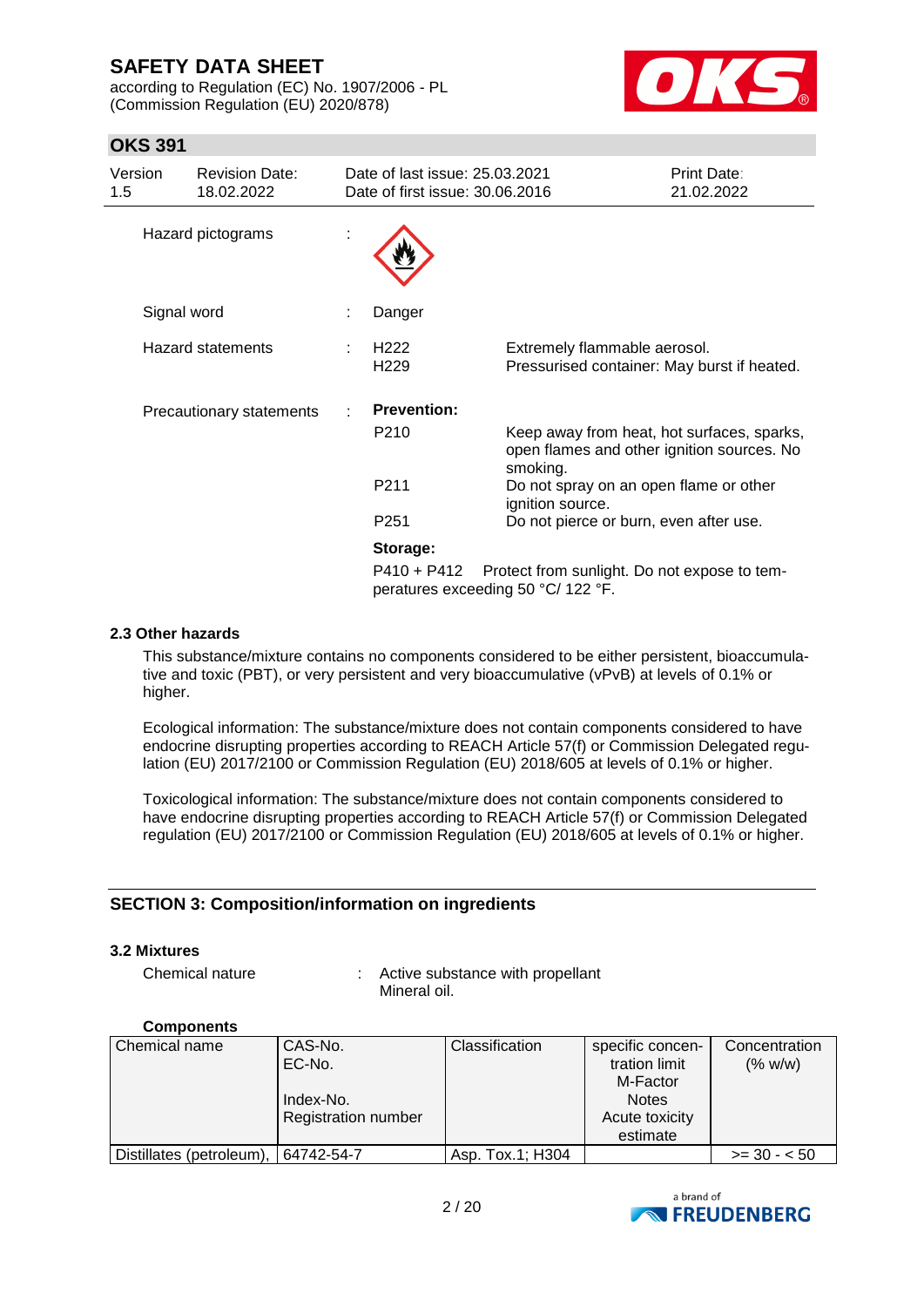according to Regulation (EC) No. 1907/2006 - PL (Commission Regulation (EU) 2020/878)



## **OKS 391**

| UI VU I                                                    |                                              |                                                                          |                                                                   |                                                                   |                               |              |
|------------------------------------------------------------|----------------------------------------------|--------------------------------------------------------------------------|-------------------------------------------------------------------|-------------------------------------------------------------------|-------------------------------|--------------|
| Version<br>1.5                                             | <b>Revision Date:</b><br>18.02.2022          |                                                                          | Date of last issue: 25.03.2021<br>Date of first issue: 30.06.2016 |                                                                   | Print Date:<br>21.02.2022     |              |
| hydrotreated heavy<br>paraffinic; Baseoil -<br>unspecified |                                              | 265-157-1<br>649-467-00-8<br>01-2119484627-25-<br><b>XXXX</b>            |                                                                   |                                                                   | Note L                        |              |
| isobutane                                                  |                                              | 75-28-5<br>200-857-2<br>601-004-00-0<br>01-2119485395-27-<br><b>XXXX</b> |                                                                   | Flam. Gas1A;<br>H <sub>220</sub><br>Press. GasCompr.<br>Gas; H280 | Note U (table<br>3.1), Note C | $>= 1 - 10$  |
|                                                            | Substances with a workplace exposure limit : |                                                                          |                                                                   |                                                                   |                               |              |
| butane                                                     |                                              | 106-97-8<br>203-448-7<br>601-004-00-0                                    |                                                                   | Flam. Gas1A;<br>H <sub>220</sub><br>Press. GasCompr.<br>Gas; H280 | Note U (table<br>3.1), Note C | $>= 30 - 50$ |
| propane                                                    |                                              | 74-98-6<br>200-827-9<br>601-003-00-5<br>01-2119486944-21-<br><b>XXXX</b> |                                                                   | Flam. Gas1A;<br>H <sub>220</sub><br>Press. GasCompr.<br>Gas; H280 | Note U (table<br>3.1)         | $>= 10 - 20$ |

For explanation of abbreviations see section 16.

## **SECTION 4: First aid measures**

## **4.1 Description of first aid measures**

| If inhaled              | : Remove person to fresh air. If signs/symptoms continue, get<br>medical attention.<br>Keep patient warm and at rest.<br>If unconscious, place in recovery position and seek medical<br>advice.<br>Keep respiratory tract clear.<br>If breathing is irregular or stopped, administer artificial respira-<br>tion. |
|-------------------------|-------------------------------------------------------------------------------------------------------------------------------------------------------------------------------------------------------------------------------------------------------------------------------------------------------------------|
| In case of skin contact | : Remove contaminated clothing. If irritation develops, get med-<br>ical attention.<br>Wash off with soap and plenty of water.<br>Wash clothing before reuse.<br>Thoroughly clean shoes before reuse.                                                                                                             |
| In case of eye contact  | : Rinse immediately with plenty of water, also under the eyelids,                                                                                                                                                                                                                                                 |

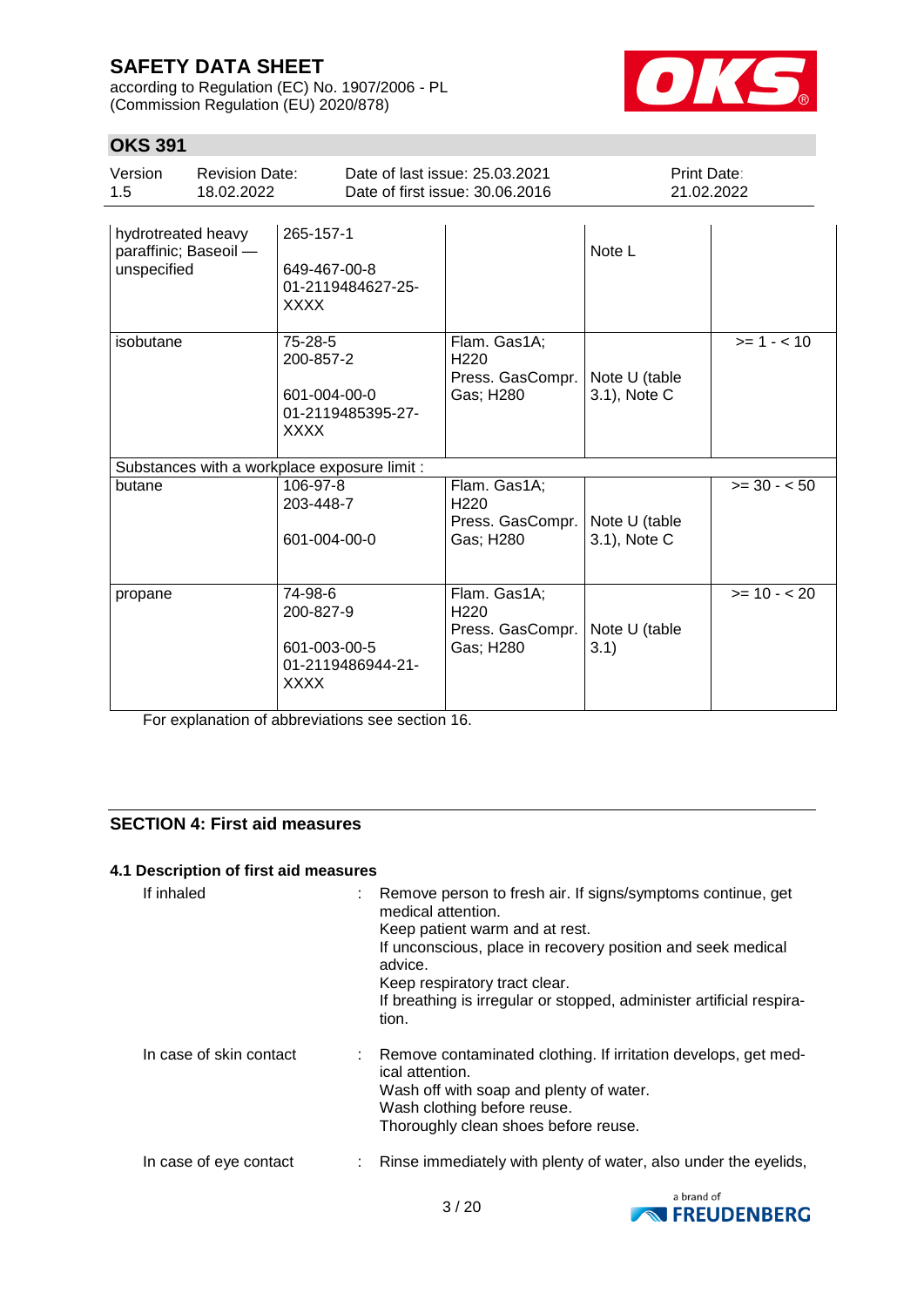according to Regulation (EC) No. 1907/2006 - PL (Commission Regulation (EU) 2020/878)



| Version<br>1.5 |                             | <b>Revision Date:</b><br>18.02.2022       |  | Date of last issue: 25.03.2021<br>Date of first issue: 30.06.2016                                                                                                                                                           | Print Date:<br>21.02.2022 |  |
|----------------|-----------------------------|-------------------------------------------|--|-----------------------------------------------------------------------------------------------------------------------------------------------------------------------------------------------------------------------------|---------------------------|--|
|                | If swallowed                |                                           |  | for at least 10 minutes.<br>If eye irritation persists, consult a specialist.<br>Move the victim to fresh air.<br>Keep respiratory tract clear.<br>Do NOT induce vomiting.<br>Rinse mouth with water.                       |                           |  |
|                |                             |                                           |  | 4.2 Most important symptoms and effects, both acute and delayed                                                                                                                                                             |                           |  |
|                | Symptoms                    |                                           |  | Inhalation may provoke the following symptoms:<br>Unconsciousness<br><b>Dizziness</b><br><b>Drowsiness</b><br>Headache<br>Nausea<br><b>Tiredness</b>                                                                        |                           |  |
|                |                             |                                           |  | 4.3 Indication of any immediate medical attention and special treatment needed                                                                                                                                              |                           |  |
|                | Treatment                   |                                           |  | Treat symptomatically.                                                                                                                                                                                                      |                           |  |
|                |                             |                                           |  |                                                                                                                                                                                                                             |                           |  |
|                |                             | <b>SECTION 5: Firefighting measures</b>   |  |                                                                                                                                                                                                                             |                           |  |
|                |                             | 5.1 Extinguishing media                   |  |                                                                                                                                                                                                                             |                           |  |
|                |                             | Suitable extinguishing media : ABC powder |  |                                                                                                                                                                                                                             |                           |  |
|                | media                       | Unsuitable extinguishing                  |  | High volume water jet                                                                                                                                                                                                       |                           |  |
|                |                             |                                           |  | 5.2 Special hazards arising from the substance or mixture                                                                                                                                                                   |                           |  |
|                | fighting                    | Specific hazards during fire-             |  | <b>Fire Hazard</b><br>Do not let product enter drains.<br>Contains gas under pressure; may explode if heated.<br>Beware of vapours accumulating to form explosive concentra-<br>tions. Vapours can accumulate in low areas. |                           |  |
|                | ucts                        | Hazardous combustion prod-                |  | Carbon oxides<br>Oxides of phosphorus                                                                                                                                                                                       |                           |  |
|                | 5.3 Advice for firefighters |                                           |  |                                                                                                                                                                                                                             |                           |  |
|                | for firefighters            | Special protective equipment              |  | In the event of fire, wear self-contained breathing apparatus.<br>Use personal protective equipment. Exposure to decomposi-<br>tion products may be a hazard to health.                                                     |                           |  |
|                |                             | Further information                       |  | Standard procedure for chemical fires.<br>Collect contaminated fire extinguishing water separately. This<br>must not be discharged into drains.<br>Cool containers/tanks with water spray.                                  |                           |  |

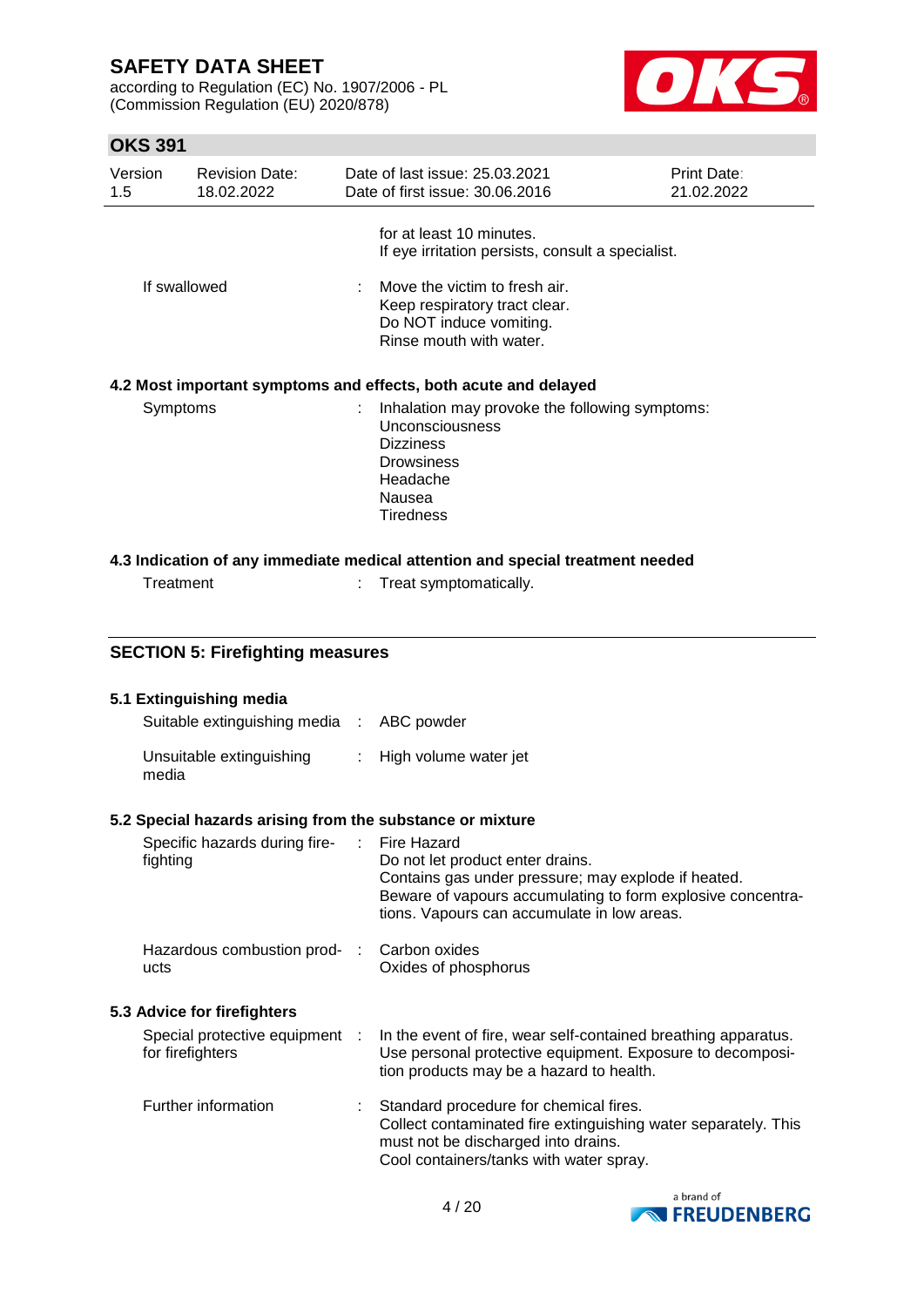according to Regulation (EC) No. 1907/2006 - PL (Commission Regulation (EU) 2020/878)



## **OKS 391**

| Version | <b>Revision Date:</b> | Date of last issue: 25.03.2021  | <b>Print Date:</b> |
|---------|-----------------------|---------------------------------|--------------------|
| -1.5    | 18.02.2022            | Date of first issue: 30.06.2016 | 21.02.2022         |

## **SECTION 6: Accidental release measures**

#### **6.1 Personal precautions, protective equipment and emergency procedures**

| Personal precautions |  | Evacuate personnel to safe areas.<br>Ensure adequate ventilation.<br>Remove all sources of ignition.<br>Refer to protective measures listed in sections 7 and 8.<br>Only qualified personnel equipped with suitable protective<br>equipment may intervene. |
|----------------------|--|------------------------------------------------------------------------------------------------------------------------------------------------------------------------------------------------------------------------------------------------------------|
|----------------------|--|------------------------------------------------------------------------------------------------------------------------------------------------------------------------------------------------------------------------------------------------------------|

## **6.2 Environmental precautions**

| Environmental precautions | . Try to prevent the material from entering drains or water<br>courses.<br>Prevent further leakage or spillage if safe to do so.<br>Local authorities should be advised if significant spillages<br>cannot be contained. |
|---------------------------|--------------------------------------------------------------------------------------------------------------------------------------------------------------------------------------------------------------------------|
|                           |                                                                                                                                                                                                                          |

#### **6.3 Methods and material for containment and cleaning up**

Methods for cleaning up : Contain spillage, and then collect with non-combustible absorbent material, (e.g. sand, earth, diatomaceous earth, vermiculite) and place in container for disposal according to local / national regulations (see section 13). Keep in suitable, closed containers for disposal. Non-sparking tools should be used.

## **6.4 Reference to other sections**

For personal protection see section 8.

## **SECTION 7: Handling and storage**

## **7.1 Precautions for safe handling**

| Advice on safe handling | : Do not use in areas without adequate ventilation.<br>Do not breathe vapours or spray mist.<br>In case of insufficient ventilation, wear suitable respiratory<br>equipment.<br>Avoid contact with skin and eyes.<br>For personal protection see section 8.<br>Keep away from fire, sparks and heated surfaces.<br>Smoking, eating and drinking should be prohibited in the ap-<br>plication area.<br>Wash hands and face before breaks and immediately after<br>handling the product.<br>Do not ingest.<br>Do not use sparking tools.<br>These safety instructions also apply to empty packaging which |
|-------------------------|---------------------------------------------------------------------------------------------------------------------------------------------------------------------------------------------------------------------------------------------------------------------------------------------------------------------------------------------------------------------------------------------------------------------------------------------------------------------------------------------------------------------------------------------------------------------------------------------------------|
|-------------------------|---------------------------------------------------------------------------------------------------------------------------------------------------------------------------------------------------------------------------------------------------------------------------------------------------------------------------------------------------------------------------------------------------------------------------------------------------------------------------------------------------------------------------------------------------------------------------------------------------------|

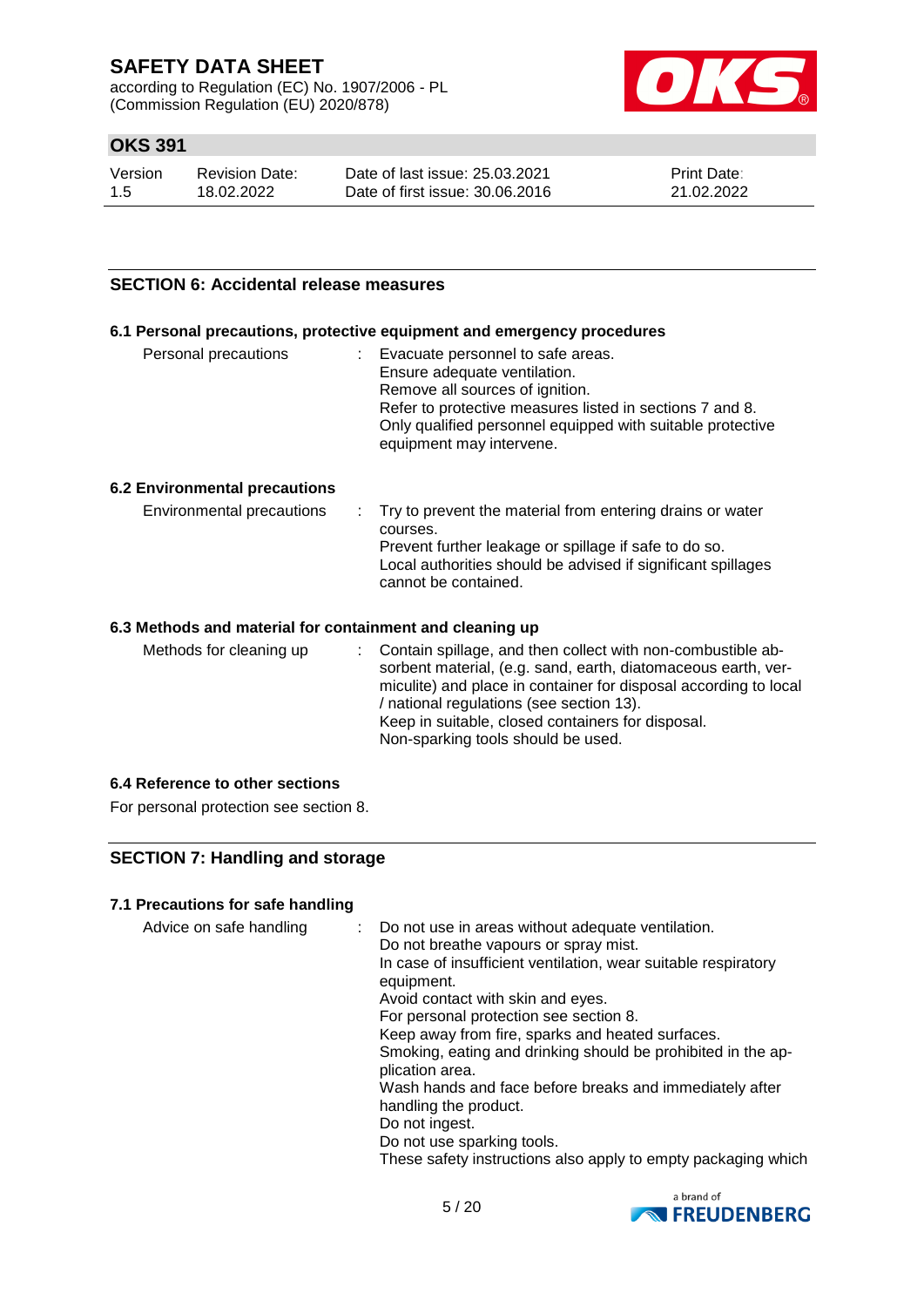according to Regulation (EC) No. 1907/2006 - PL (Commission Regulation (EU) 2020/878)



## **OKS 391**

| Version<br>1.5                                   | <b>Revision Date:</b><br>18.02.2022        |    | Date of last issue: 25.03.2021<br>Date of first issue: 30.06.2016                                                                                                                                                                                                              | Print Date:<br>21.02.2022 |
|--------------------------------------------------|--------------------------------------------|----|--------------------------------------------------------------------------------------------------------------------------------------------------------------------------------------------------------------------------------------------------------------------------------|---------------------------|
|                                                  |                                            |    | may still contain product residues.<br>Pressurized container: protect from sunlight and do not ex-<br>pose to temperatures exceeding 50 °C. Do not pierce or burn,<br>even after use.                                                                                          |                           |
| Hygiene measures                                 |                                            |    | : Wash face, hands and any exposed skin thoroughly after<br>handling.                                                                                                                                                                                                          |                           |
|                                                  |                                            |    | 7.2 Conditions for safe storage, including any incompatibilities                                                                                                                                                                                                               |                           |
| Requirements for storage<br>areas and containers |                                            | ÷. | BEWARE: Aerosol is pressurized. Keep away from direct sun<br>exposure and temperatures over 50 °C. Do not open by force<br>or throw into fire even after use. Do not spray on flames or<br>red-hot objects. Store in accordance with the particular na-<br>tional regulations. |                           |
|                                                  | 7.3 Specific end use(s)<br>Specific use(s) |    | Specific instructions for handling, not required.                                                                                                                                                                                                                              |                           |

## **SECTION 8: Exposure controls/personal protection**

## **8.1 Control parameters**

## **Occupational Exposure Limits**

| Components | CAS-No.  | Value type (Form<br>of exposure) | Control parameters | <b>Basis</b>             |
|------------|----------|----------------------------------|--------------------|--------------------------|
| butane     | 106-97-8 | <b>NDS</b>                       | 1.900 mg/m3        | PL OEL<br>$(2018-07-07)$ |
|            |          | <b>NDSch</b>                     | $3.000$ mg/m $3$   | PL OEL<br>$(2018-07-07)$ |
| propane    | 74-98-6  | <b>NDS</b>                       | 1.800 mg/m3        | PL OEL<br>$(2018-07-07)$ |

## **8.2 Exposure controls**

### **Engineering measures**

Use only in an area equipped with explosion proof exhaust ventilation. Handle only in a place equipped with local exhaust (or other appropriate exhaust).

#### **Personal protective equipment**

| Eye protection |  |
|----------------|--|
|                |  |

: Safety glasses with side-shields

| Hand protection    |                      |
|--------------------|----------------------|
| Material           | : Fluorinated rubber |
| Break through time | $:$ > 10 min         |
| Protective index   | : Class 1            |
|                    |                      |

## Remarks : Wear protective gloves. The break through time depends amongst other things on the material, the thickness and the

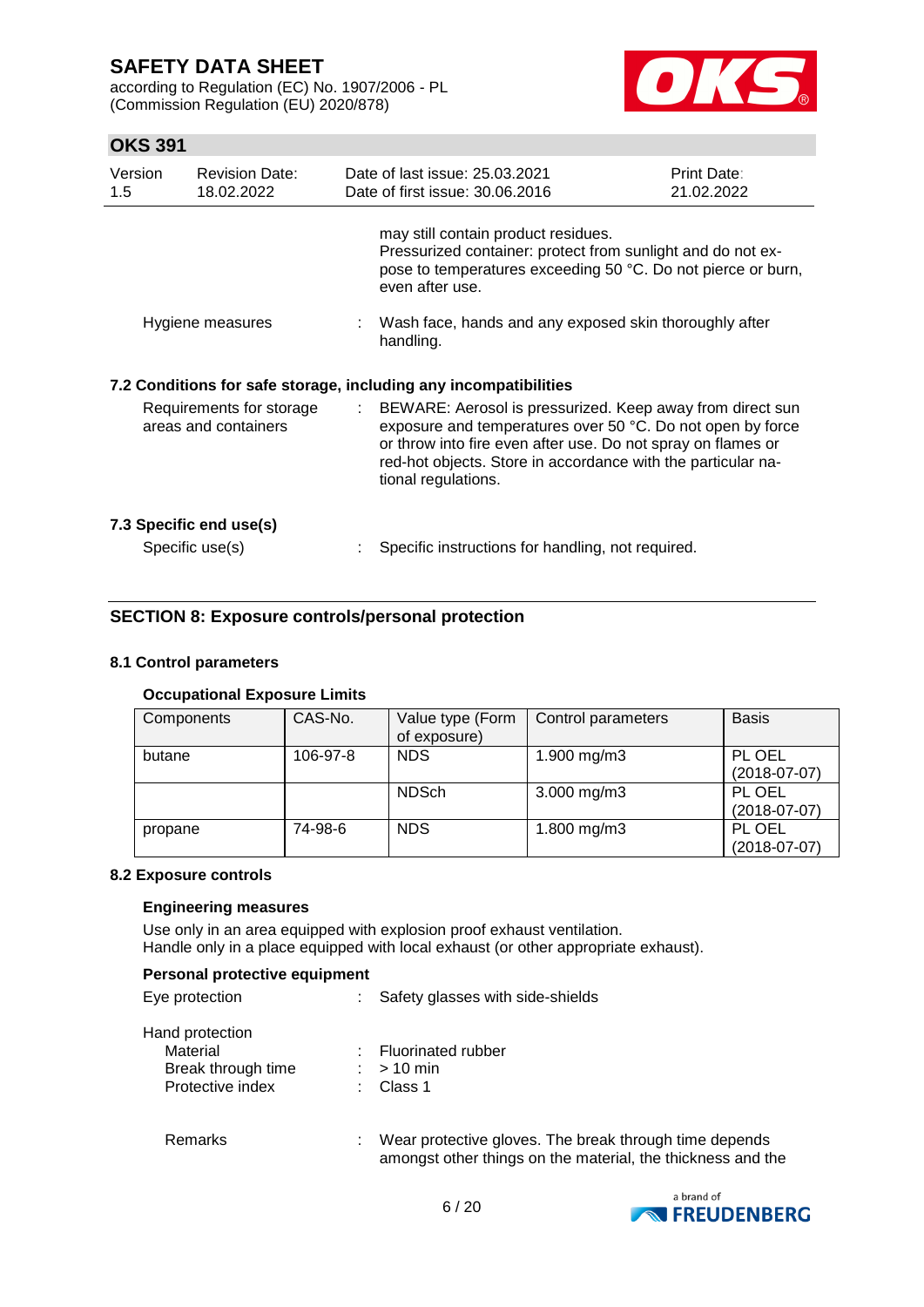according to Regulation (EC) No. 1907/2006 - PL (Commission Regulation (EU) 2020/878)



## **OKS 391**

| Version<br>$1.5^{\circ}$ | <b>Revision Date:</b><br>18.02.2022 | Date of last issue: 25.03.2021<br>Date of first issue: 30.06.2016                                                                                                                                                                                                                                             | <b>Print Date:</b><br>21.02.2022 |
|--------------------------|-------------------------------------|---------------------------------------------------------------------------------------------------------------------------------------------------------------------------------------------------------------------------------------------------------------------------------------------------------------|----------------------------------|
|                          |                                     | type of glove and therefore has to be measured for each<br>case.<br>The selected protective gloves have to satisfy the specifica-<br>tions of Regulation (EU) 2016/425 and the standard EN 374<br>derived from it.                                                                                            |                                  |
| Respiratory protection   |                                     | Use respiratory protection unless adequate local exhaust<br>ventilation is provided or exposure assessment demonstrates<br>that exposures are within recommended exposure guidelines.<br>Short term only                                                                                                      |                                  |
| Filter type              |                                     | Filter type A-P                                                                                                                                                                                                                                                                                               |                                  |
| Protective measures      |                                     | The type of protective equipment must be selected according<br>to the concentration and amount of the dangerous substance<br>at the specific workplace.<br>Choose body protection in relation to its type, to the concen-<br>tration and amount of dangerous substances, and to the spe-<br>cific work-place. |                                  |

## **SECTION 9: Physical and chemical properties**

## **9.1 Information on basic physical and chemical properties**

| Physical state                                                          |    | aerosol                         |
|-------------------------------------------------------------------------|----|---------------------------------|
| Colour                                                                  |    | yellow                          |
| Odour                                                                   |    | characteristic                  |
| <b>Odour Threshold</b>                                                  |    | No data available               |
|                                                                         |    |                                 |
| Melting point/range                                                     |    | : No data available             |
| Boiling point/boiling range                                             |    | : $-161$ °C (1.013 hPa)         |
| Flammability (solid, gas)                                               | t. | Extremely flammable aerosol.    |
| Upper explosion limit / Upper : $15\%$ (V)<br>flammability limit        |    |                                 |
| Lower explosion limit / Lower $\therefore$ 3 %(V)<br>flammability limit |    |                                 |
| Flash point                                                             | t. | $-90 °C$<br>Method: Abel-Pensky |
| Auto-ignition temperature                                               |    | : No data available             |

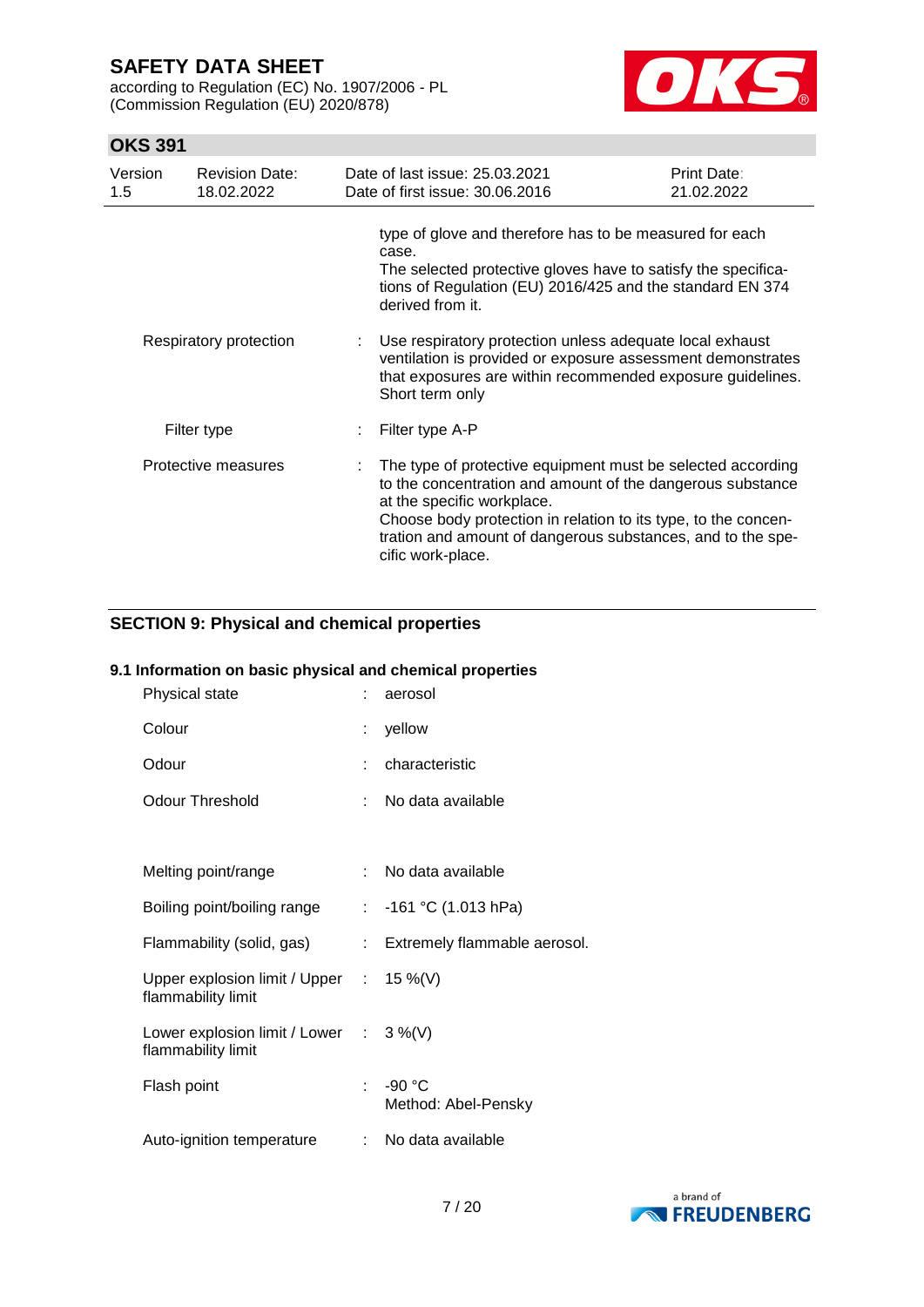according to Regulation (EC) No. 1907/2006 - PL (Commission Regulation (EU) 2020/878)



| 1.5 | Version   | <b>Revision Date:</b><br>18.02.2022                 |    | Date of last issue: 25.03.2021<br>Date of first issue: 30.06.2016    | Print Date:<br>21.02.2022 |
|-----|-----------|-----------------------------------------------------|----|----------------------------------------------------------------------|---------------------------|
|     | ture      | Decomposition temperature<br>Decomposition tempera- | ÷. | No data available                                                    |                           |
|     | pH        |                                                     |    | Not applicable<br>substance/mixture is non-soluble (in water)        |                           |
|     | Viscosity | Viscosity, dynamic                                  | ÷. | No data available                                                    |                           |
|     |           | Viscosity, kinematic                                |    | No data available                                                    |                           |
|     |           | Solubility(ies)<br>Water solubility                 | ÷  | insoluble                                                            |                           |
|     |           | Solubility in other solvents                        | ÷  | No data available                                                    |                           |
|     |           | Partition coefficient: n-<br>octanol/water          | ÷  | No data available                                                    |                           |
|     |           | Vapour pressure                                     |    | 5.300 hPa (20 °C)                                                    |                           |
|     |           | Relative density                                    |    | 0,69(20 °C)<br>Reference substance: Water<br>The value is calculated |                           |
|     | Density   |                                                     |    | $0,69$ g/cm3<br>(20 °C)                                              |                           |
|     |           | <b>Bulk density</b>                                 |    | No data available                                                    |                           |
|     |           | Relative vapour density                             | ÷  | No data available                                                    |                           |
|     |           | 9.2 Other information                               |    |                                                                      |                           |
|     |           | Explosives                                          |    | Not explosive                                                        |                           |
|     |           | Oxidizing properties                                |    | No data available                                                    |                           |
|     |           | Self-ignition                                       |    | No data available                                                    |                           |
|     |           | Metal corrosion rate                                |    | Not corrosive to metals                                              |                           |
|     |           | Evaporation rate                                    |    | No data available                                                    |                           |
|     |           | Sublimation point                                   |    | No data available                                                    |                           |

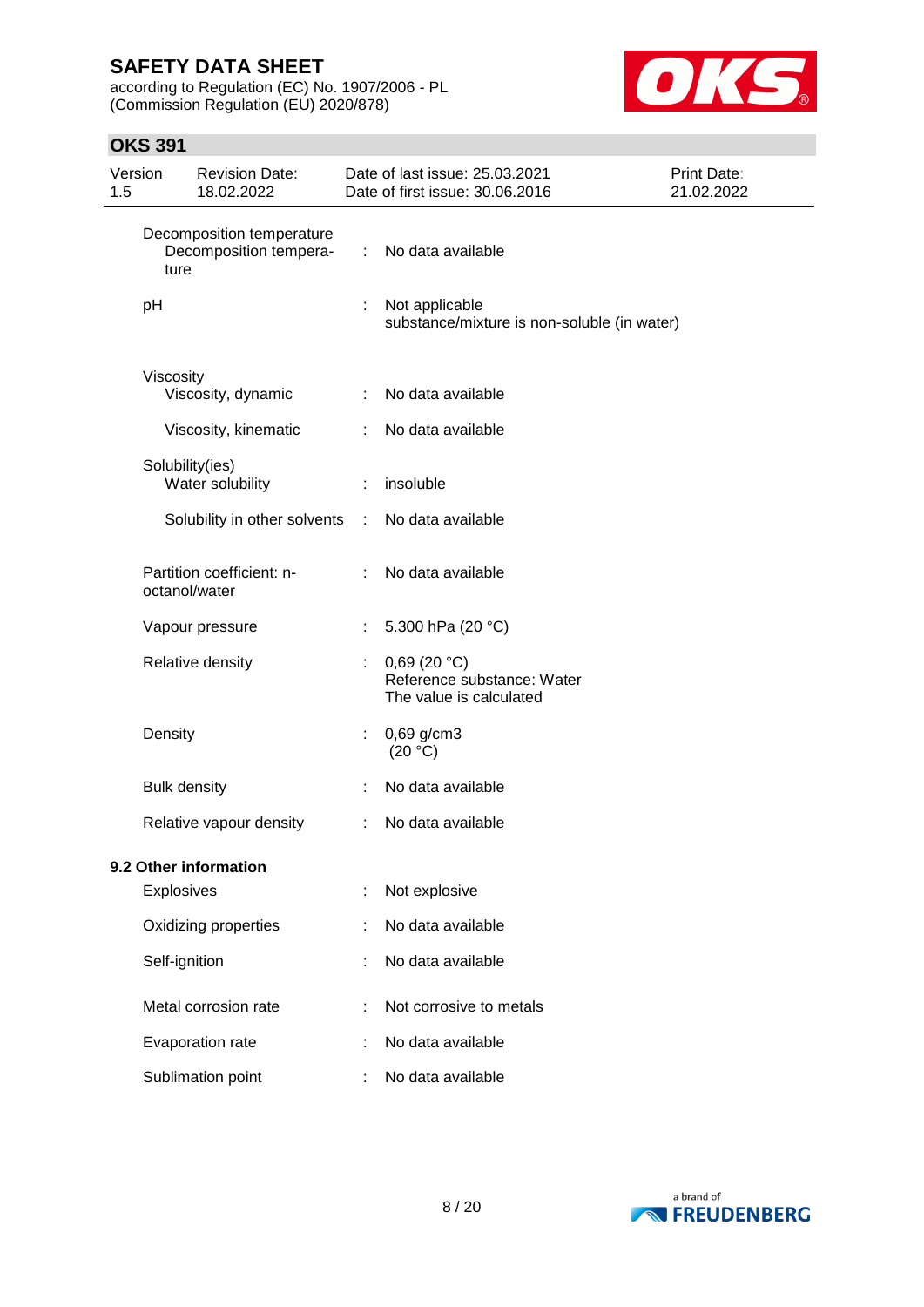according to Regulation (EC) No. 1907/2006 - PL (Commission Regulation (EU) 2020/878)



## **OKS 391**

| Version | <b>Revision Date:</b> | Date of last issue: 25.03.2021  | <b>Print Date:</b> |
|---------|-----------------------|---------------------------------|--------------------|
| 1.5     | 18.02.2022            | Date of first issue: 30.06.2016 | 21.02.2022         |

Hazardous reactions : No dangerous reaction known under conditions of normal use.

## **SECTION 10: Stability and reactivity**

#### **10.1 Reactivity**

No hazards to be specially mentioned.

#### **10.2 Chemical stability**

Stable under normal conditions.

#### **10.3 Possibility of hazardous reactions**

**10.4 Conditions to avoid**

Conditions to avoid : Heat, flames and sparks.

### **10.5 Incompatible materials**

Materials to avoid : Oxidizing agents

## **10.6 Hazardous decomposition products**

No decomposition if stored and applied as directed.

## **SECTION 11: Toxicological information**

## **11.1 Information on hazard classes as defined in Regulation (EC) No 1272/2008**

## **Acute toxicity**

## **Product:**

| rivuut.                   |   |                                                                                                                                                                                                    |
|---------------------------|---|----------------------------------------------------------------------------------------------------------------------------------------------------------------------------------------------------|
| Acute oral toxicity       |   | : Remarks: This information is not available.                                                                                                                                                      |
| Acute inhalation toxicity | ÷ | Symptoms: Inhalation may provoke the following symptoms:,<br>Respiratory disorder                                                                                                                  |
| Acute dermal toxicity     |   | : Remarks: This information is not available.                                                                                                                                                      |
| Components:               |   |                                                                                                                                                                                                    |
|                           |   | Distillates (petroleum), hydrotreated heavy paraffinic; Baseoil — unspecified:                                                                                                                     |
| Acute oral toxicity       |   | : LD50 (Rat): $>$ 5.000 mg/kg<br>Method: OECD Test Guideline 401                                                                                                                                   |
| Acute inhalation toxicity |   | : $LC50$ (Rat): $> 5,53$ mg/l<br>Exposure time: 4 h<br>Test atmosphere: dust/mist<br>Method: OECD Test Guideline 403<br>Assessment: The substance or mixture has no acute inhala-<br>tion toxicity |
|                           |   |                                                                                                                                                                                                    |

Acute dermal toxicity : LD50 (Rabbit): > 5.000 mg/kg

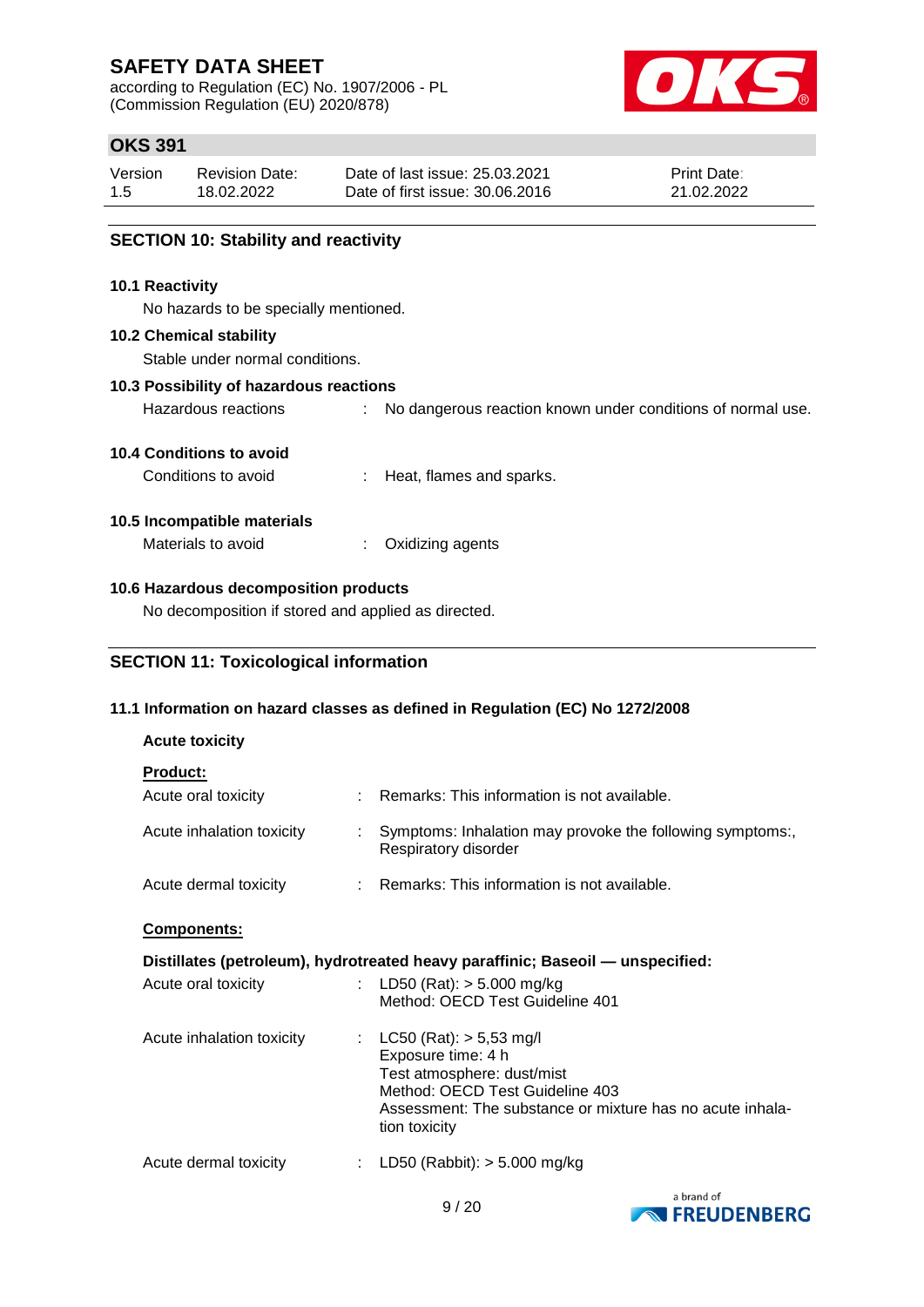according to Regulation (EC) No. 1907/2006 - PL (Commission Regulation (EU) 2020/878)



| Version              | <b>Revision Date:</b><br>18.02.2022 |    | Date of last issue: 25.03.2021<br>Date of first issue: 30.06.2016              | <b>Print Date:</b><br>21.02.2022 |
|----------------------|-------------------------------------|----|--------------------------------------------------------------------------------|----------------------------------|
|                      |                                     |    | Method: OECD Test Guideline 402                                                |                                  |
|                      | isobutane:                          |    |                                                                                |                                  |
|                      | Acute inhalation toxicity           |    | : $LC50$ (Rat): 658 mg/l<br>Exposure time: 4 h<br>Test atmosphere: gas         |                                  |
| butane:              |                                     |    |                                                                                |                                  |
|                      | Acute inhalation toxicity           |    | : $LC50$ (Rat): 658 mg/l<br>Exposure time: 4 h<br>Test atmosphere: gas         |                                  |
|                      | <b>Skin corrosion/irritation</b>    |    |                                                                                |                                  |
| <b>Product:</b>      |                                     |    |                                                                                |                                  |
| Remarks              |                                     | t. | This information is not available.                                             |                                  |
|                      | Components:                         |    |                                                                                |                                  |
|                      |                                     |    | Distillates (petroleum), hydrotreated heavy paraffinic; Baseoil — unspecified: |                                  |
| <b>Species</b>       |                                     |    | Rabbit                                                                         |                                  |
|                      | Assessment                          |    | No skin irritation                                                             |                                  |
| Method               |                                     |    | OECD Test Guideline 404                                                        |                                  |
| Result<br><b>GLP</b> |                                     |    | No skin irritation<br>: yes                                                    |                                  |
|                      | Serious eye damage/eye irritation   |    |                                                                                |                                  |
| <b>Product:</b>      |                                     |    |                                                                                |                                  |
| Remarks              |                                     |    | Contact with eyes may cause irritation.                                        |                                  |
|                      | Components:                         |    |                                                                                |                                  |
|                      |                                     |    | Distillates (petroleum), hydrotreated heavy paraffinic; Baseoil - unspecified: |                                  |
| <b>Species</b>       |                                     |    | Rabbit                                                                         |                                  |
|                      | Assessment                          |    | No eye irritation                                                              |                                  |
| Method               |                                     |    | <b>OECD Test Guideline 405</b>                                                 |                                  |
| Result               |                                     |    | : No eye irritation                                                            |                                  |
| <b>GLP</b>           |                                     |    | : yes                                                                          |                                  |
|                      | Respiratory or skin sensitisation   |    |                                                                                |                                  |
| Product:             |                                     |    |                                                                                |                                  |
| Remarks              |                                     | ÷  | This information is not available.                                             |                                  |
|                      | Components:                         |    |                                                                                |                                  |
|                      |                                     |    | Distillates (petroleum), hydrotreated heavy paraffinic; Baseoil - unspecified: |                                  |
|                      |                                     |    |                                                                                |                                  |

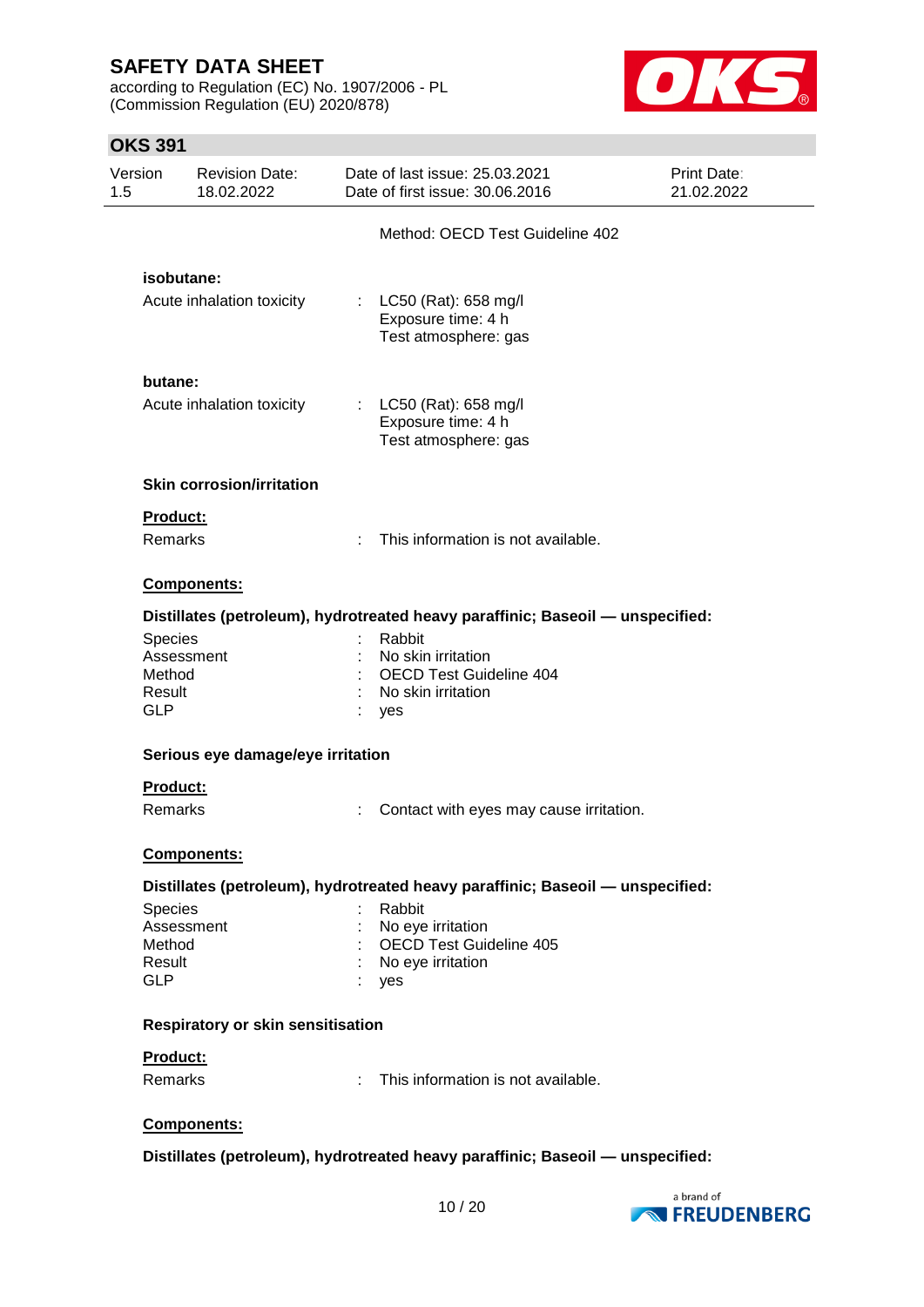according to Regulation (EC) No. 1907/2006 - PL (Commission Regulation (EU) 2020/878)



| Version<br>1.5                                   | <b>Revision Date:</b><br>18.02.2022         |                                                                                                                                                                                                                                                                                                                                                                                                                               | Date of last issue: 25.03.2021<br>Date of first issue: 30.06.2016                                                               | <b>Print Date:</b><br>21.02.2022  |
|--------------------------------------------------|---------------------------------------------|-------------------------------------------------------------------------------------------------------------------------------------------------------------------------------------------------------------------------------------------------------------------------------------------------------------------------------------------------------------------------------------------------------------------------------|---------------------------------------------------------------------------------------------------------------------------------|-----------------------------------|
| <b>Species</b><br>Method<br>Result<br><b>GLP</b> | Assessment                                  |                                                                                                                                                                                                                                                                                                                                                                                                                               | Guinea pig<br>Does not cause skin sensitisation.<br><b>OECD Test Guideline 406</b><br>Does not cause skin sensitisation.<br>yes |                                   |
|                                                  | <b>Germ cell mutagenicity</b>               |                                                                                                                                                                                                                                                                                                                                                                                                                               |                                                                                                                                 |                                   |
| Product:                                         |                                             |                                                                                                                                                                                                                                                                                                                                                                                                                               |                                                                                                                                 |                                   |
|                                                  | Genotoxicity in vitro                       | $\mathcal{I}^{\mathcal{I}^{\mathcal{I}^{\mathcal{I}^{\mathcal{I}^{\mathcal{I}^{\mathcal{I}^{\mathcal{I}^{\mathcal{I}^{\mathcal{I}^{\mathcal{I}^{\mathcal{I}^{\mathcal{I}^{\mathcal{I}^{\mathcal{I}^{\mathcal{I}^{\mathcal{I}^{\mathcal{I}^{\mathcal{I}^{\mathcal{I}^{\mathcal{I}^{\mathcal{I}^{\mathcal{I}^{\mathcal{I}^{\mathcal{I}^{\mathcal{I}^{\mathcal{I}^{\mathcal{I}^{\mathcal{I}^{\mathcal{I}^{\mathcal{I}^{\mathcal$ | Remarks: No data available                                                                                                      |                                   |
|                                                  | Genotoxicity in vivo                        |                                                                                                                                                                                                                                                                                                                                                                                                                               | : Remarks: No data available                                                                                                    |                                   |
|                                                  | Components:                                 |                                                                                                                                                                                                                                                                                                                                                                                                                               |                                                                                                                                 |                                   |
|                                                  |                                             |                                                                                                                                                                                                                                                                                                                                                                                                                               | Distillates (petroleum), hydrotreated heavy paraffinic; Baseoil — unspecified:                                                  |                                   |
| sessment                                         | Germ cell mutagenicity- As-                 | $\sim 100$                                                                                                                                                                                                                                                                                                                                                                                                                    | Tests on bacterial or mammalian cell cultures did not show<br>mutagenic effects.                                                |                                   |
|                                                  | Carcinogenicity                             |                                                                                                                                                                                                                                                                                                                                                                                                                               |                                                                                                                                 |                                   |
| Product:<br><b>Remarks</b>                       |                                             |                                                                                                                                                                                                                                                                                                                                                                                                                               | No data available                                                                                                               |                                   |
|                                                  | Components:                                 |                                                                                                                                                                                                                                                                                                                                                                                                                               |                                                                                                                                 |                                   |
|                                                  |                                             |                                                                                                                                                                                                                                                                                                                                                                                                                               | Distillates (petroleum), hydrotreated heavy paraffinic; Baseoil — unspecified:                                                  |                                   |
| ment                                             |                                             |                                                                                                                                                                                                                                                                                                                                                                                                                               | Carcinogenicity - Assess- : Not classifiable as a human carcinogen.                                                             |                                   |
|                                                  | <b>Reproductive toxicity</b>                |                                                                                                                                                                                                                                                                                                                                                                                                                               |                                                                                                                                 |                                   |
| Product:                                         |                                             |                                                                                                                                                                                                                                                                                                                                                                                                                               |                                                                                                                                 |                                   |
|                                                  | Effects on fertility                        |                                                                                                                                                                                                                                                                                                                                                                                                                               | : Remarks: No data available                                                                                                    |                                   |
| ment                                             | Effects on foetal develop-                  |                                                                                                                                                                                                                                                                                                                                                                                                                               | : Remarks: No data available                                                                                                    |                                   |
|                                                  | <b>Components:</b>                          |                                                                                                                                                                                                                                                                                                                                                                                                                               |                                                                                                                                 |                                   |
|                                                  |                                             |                                                                                                                                                                                                                                                                                                                                                                                                                               | Distillates (petroleum), hydrotreated heavy paraffinic; Baseoil — unspecified:                                                  |                                   |
|                                                  | Reproductive toxicity - As- : - Fertility - |                                                                                                                                                                                                                                                                                                                                                                                                                               |                                                                                                                                 |                                   |
| sessment                                         |                                             |                                                                                                                                                                                                                                                                                                                                                                                                                               | No toxicity to reproduction                                                                                                     |                                   |
|                                                  | <b>Repeated dose toxicity</b>               |                                                                                                                                                                                                                                                                                                                                                                                                                               |                                                                                                                                 |                                   |
| Product:                                         |                                             |                                                                                                                                                                                                                                                                                                                                                                                                                               |                                                                                                                                 |                                   |
| Remarks                                          |                                             |                                                                                                                                                                                                                                                                                                                                                                                                                               | This information is not available.                                                                                              |                                   |
|                                                  |                                             |                                                                                                                                                                                                                                                                                                                                                                                                                               | 11/20                                                                                                                           | a brand of<br><b>NEREUDENBERG</b> |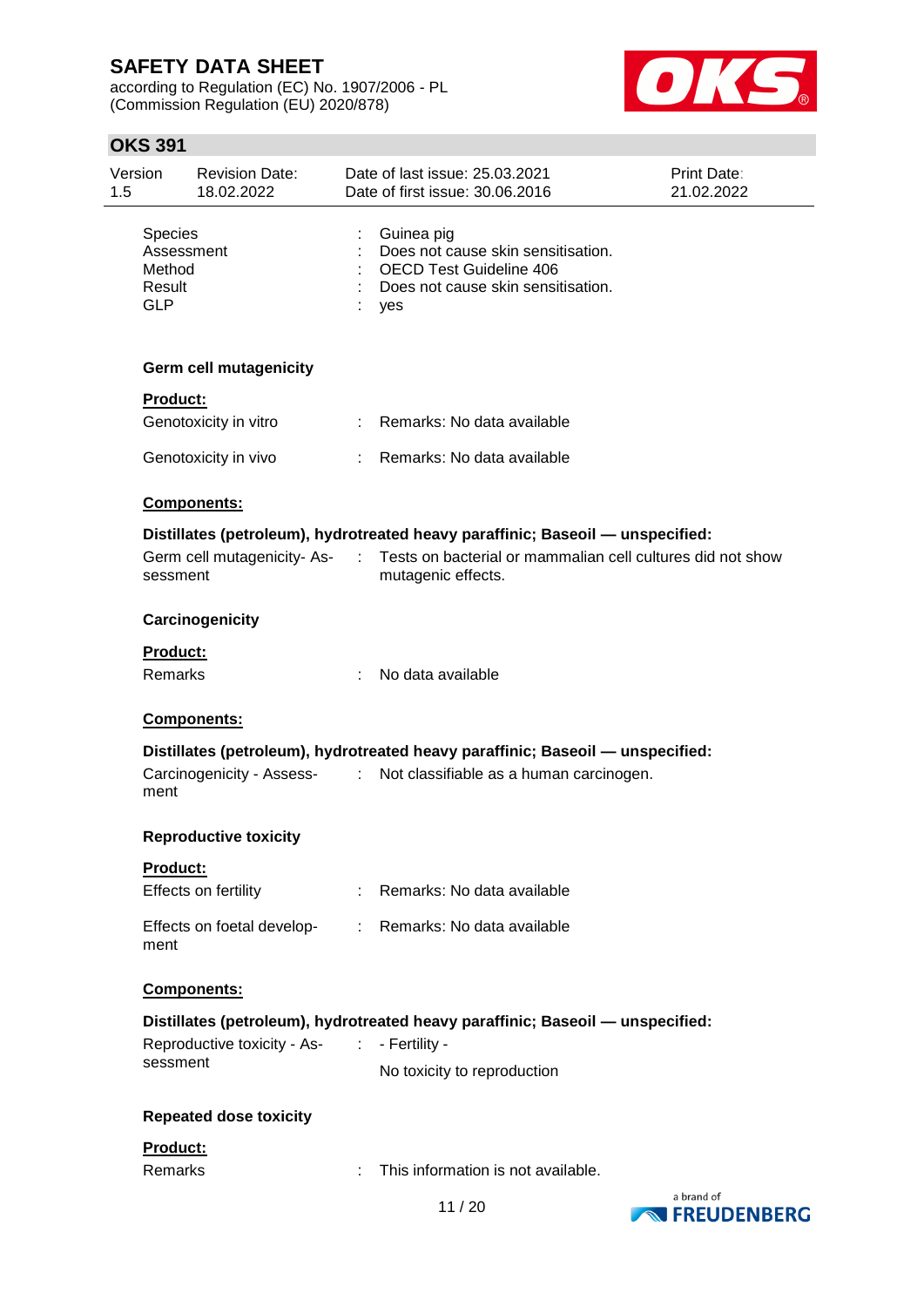according to Regulation (EC) No. 1907/2006 - PL (Commission Regulation (EU) 2020/878)



## **OKS 391**

| Version | <b>Revision Date:</b> | Date of last issue: 25.03.2021  | <b>Print Date:</b> |
|---------|-----------------------|---------------------------------|--------------------|
| 1.5     | 18.02.2022            | Date of first issue: 30.06.2016 | 21.02.2022         |

## **Aspiration toxicity**

#### **Product:**

This information is not available.

## **Components:**

## **Distillates (petroleum), hydrotreated heavy paraffinic; Baseoil — unspecified:**

May be fatal if swallowed and enters airways.

## **11.2 Information on other hazards**

#### **Endocrine disrupting properties**

| <b>Product:</b>            |                                                                                                                                                                                                                                                                           |  |
|----------------------------|---------------------------------------------------------------------------------------------------------------------------------------------------------------------------------------------------------------------------------------------------------------------------|--|
| Assessment                 | The substance/mixture does not contain components consid-<br>ered to have endocrine disrupting properties according to<br>REACH Article 57(f) or Commission Delegated regulation<br>(EU) 2017/2100 or Commission Regulation (EU) 2018/605 at<br>levels of 0.1% or higher. |  |
| <b>Further information</b> |                                                                                                                                                                                                                                                                           |  |
| <b>Product:</b>            |                                                                                                                                                                                                                                                                           |  |
| <b>Remarks</b>             | Information given is based on data on the components and<br>the toxicology of similar products.                                                                                                                                                                           |  |

## **SECTION 12: Ecological information**

## **12.1 Toxicity**

| <b>Product:</b>                                                                     |    |                            |
|-------------------------------------------------------------------------------------|----|----------------------------|
| Toxicity to fish                                                                    | t. | Remarks: No data available |
| Toxicity to daphnia and other : Remarks: No data available<br>aquatic invertebrates |    |                            |
| Toxicity to algae/aquatic<br>plants                                                 |    | Remarks: No data available |
| Toxicity to microorganisms                                                          | ÷  | Remarks: No data available |

#### **Components:**

# **Distillates (petroleum), hydrotreated heavy paraffinic; Baseoil — unspecified:**

Toxicity to fish : LC50 (Pimephales promelas (fathead minnow)): > 100 mg/l

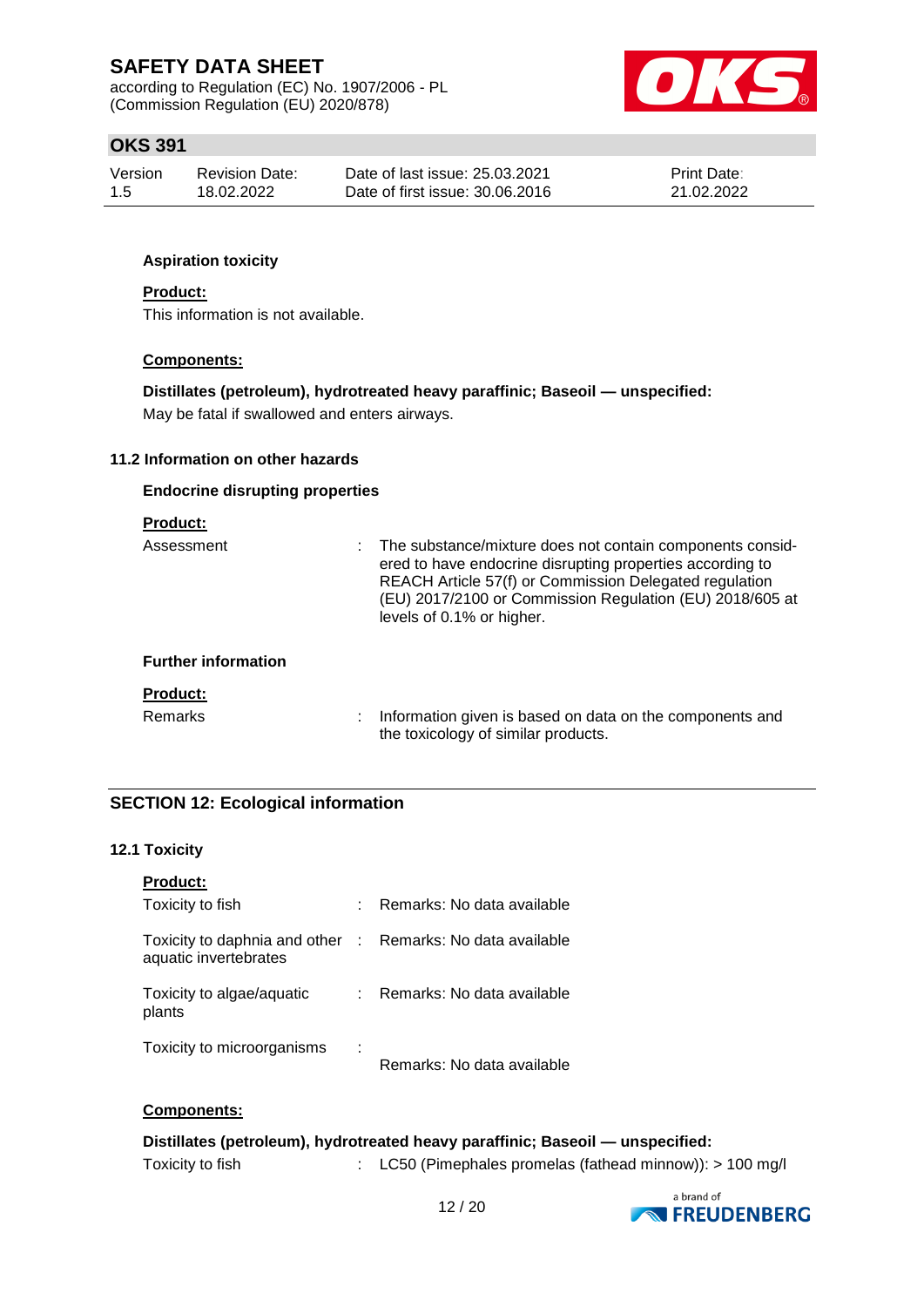according to Regulation (EC) No. 1907/2006 - PL (Commission Regulation (EU) 2020/878)



## **OKS 391**

| Version<br>1.5 | <b>Revision Date:</b><br>18.02.2022                              | Date of last issue: 25.03.2021<br>Date of first issue: 30,06,2016                                                                                                  | Print Date:<br>21.02.2022 |
|----------------|------------------------------------------------------------------|--------------------------------------------------------------------------------------------------------------------------------------------------------------------|---------------------------|
|                |                                                                  | Exposure time: 96 h<br>Test Type: static test<br>Method: OECD Test Guideline 203<br>GLP: yes                                                                       |                           |
|                | Toxicity to daphnia and other :<br>aquatic invertebrates         | EC50 (Daphnia magna (Water flea)): > 10.000 mg/l<br>Exposure time: 48 h<br>Test Type: Immobilization<br>Method: OECD Test Guideline 202<br>GLP: yes                |                           |
| plants         | Toxicity to algae/aquatic                                        | NOEC (Pseudokirchneriella subcapitata (microalgae)): > 100<br>mg/l<br>Exposure time: 72 h<br>Test Type: static test<br>Method: OECD Test Guideline 201             |                           |
| ic toxicity)   | Toxicity to daphnia and other :<br>aquatic invertebrates (Chron- | NOELR: 10 mg/l<br>Exposure time: 21 d<br>Species: Daphnia magna (Water flea)<br>Method: OECD Test Guideline 211<br>Remarks: No toxicity at the limit of solubility |                           |

#### **12.2 Persistence and degradability**

#### **Product:**

| Biodegradability                                                | Remarks: No data available |
|-----------------------------------------------------------------|----------------------------|
| Physico-chemical removabil- : Remarks: No data available<br>ity |                            |

## **Components:**

## **Distillates (petroleum), hydrotreated heavy paraffinic; Baseoil — unspecified:**

| Biodegradability |  | : Test Type: aerobic<br>Inoculum: activated sludge<br>Result: Not readily biodegradable.<br>Biodegradation: 3 %<br>Exposure time: 28 d<br>Method: OECD Test Guideline 301B<br>GLP: yes |
|------------------|--|----------------------------------------------------------------------------------------------------------------------------------------------------------------------------------------|
|------------------|--|----------------------------------------------------------------------------------------------------------------------------------------------------------------------------------------|

## **12.3 Bioaccumulative potential**

#### **Product:**

| Bioaccumulation | Remarks: This mixture contains no substance considered to<br>be persistent, bioaccumulating and toxic (PBT). |
|-----------------|--------------------------------------------------------------------------------------------------------------|
|                 | This mixture contains no substance considered to be very<br>persistent and very bioaccumulating (vPvB).      |

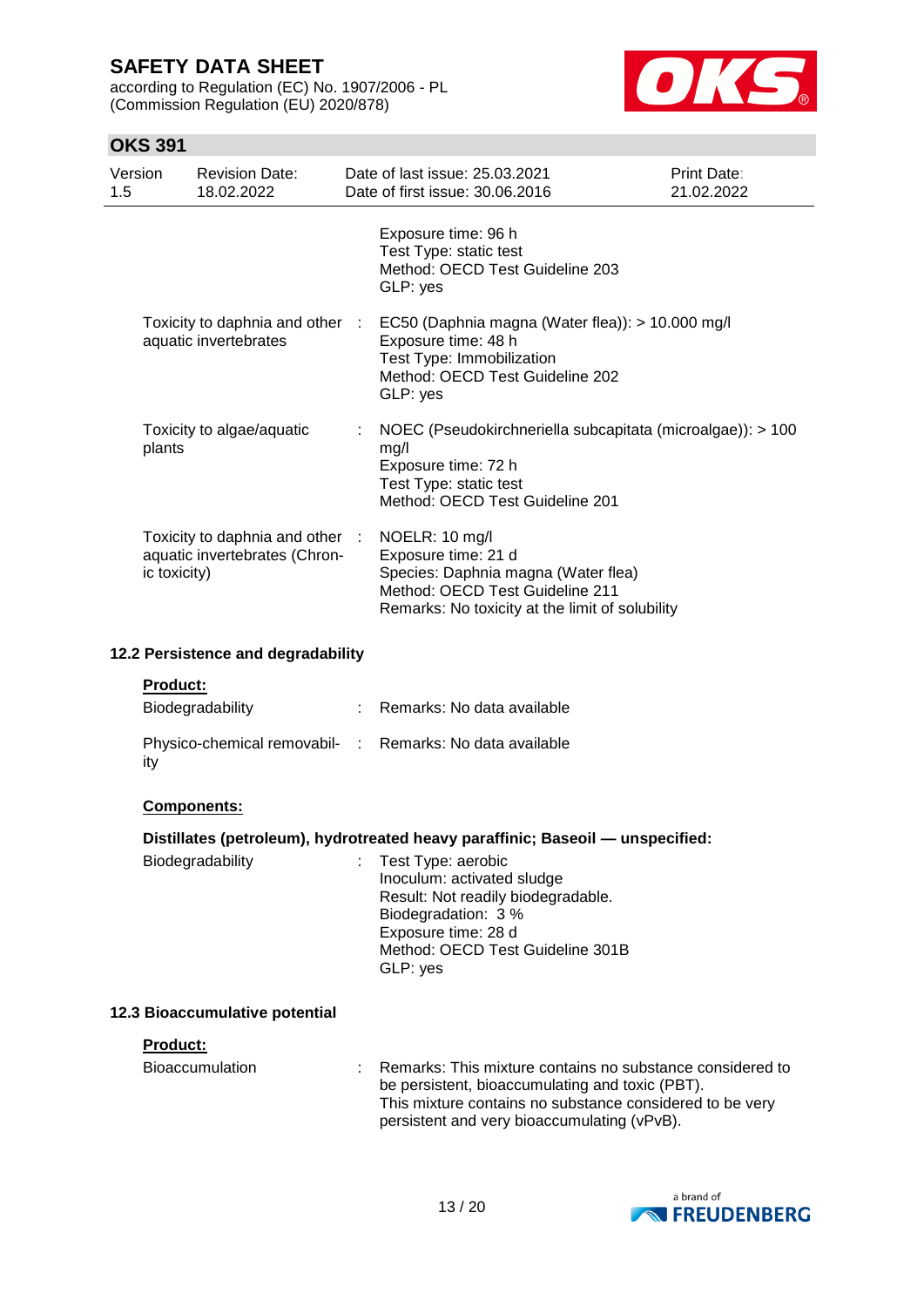according to Regulation (EC) No. 1907/2006 - PL (Commission Regulation (EU) 2020/878)



## **OKS 391**

| 1.5 | Version         | <b>Revision Date:</b><br>18.02.2022                |    | Date of last issue: 25.03.2021<br>Date of first issue: 30.06.2016                                                                                                                                                                                                         | <b>Print Date:</b><br>21.02.2022 |
|-----|-----------------|----------------------------------------------------|----|---------------------------------------------------------------------------------------------------------------------------------------------------------------------------------------------------------------------------------------------------------------------------|----------------------------------|
|     |                 | Components:                                        |    |                                                                                                                                                                                                                                                                           |                                  |
|     | isobutane:      |                                                    |    |                                                                                                                                                                                                                                                                           |                                  |
|     |                 | Partition coefficient: n-<br>octanol/water         | t. | log Pow: 2,88<br>Method: OECD Test Guideline 107                                                                                                                                                                                                                          |                                  |
|     | butane:         |                                                    |    |                                                                                                                                                                                                                                                                           |                                  |
|     |                 | Partition coefficient: n-<br>octanol/water         |    | log Pow: 2,89<br>Method: OECD Test Guideline 107                                                                                                                                                                                                                          |                                  |
|     | propane:        |                                                    |    |                                                                                                                                                                                                                                                                           |                                  |
|     |                 | Partition coefficient: n-<br>octanol/water         |    | log Pow: 2,36                                                                                                                                                                                                                                                             |                                  |
|     |                 | 12.4 Mobility in soil                              |    |                                                                                                                                                                                                                                                                           |                                  |
|     | <b>Product:</b> |                                                    |    |                                                                                                                                                                                                                                                                           |                                  |
|     | Mobility        |                                                    |    | Remarks: No data available                                                                                                                                                                                                                                                |                                  |
|     |                 | Distribution among environ-<br>mental compartments |    | Remarks: No data available                                                                                                                                                                                                                                                |                                  |
|     |                 | 12.5 Results of PBT and vPvB assessment            |    |                                                                                                                                                                                                                                                                           |                                  |
|     | Product:        |                                                    |    |                                                                                                                                                                                                                                                                           |                                  |
|     | Assessment      |                                                    | ÷. | This substance/mixture contains no components considered<br>to be either persistent, bioaccumulative and toxic (PBT), or<br>very persistent and very bioaccumulative (vPvB) at levels of<br>0.1% or higher                                                                |                                  |
|     |                 | 12.6 Endocrine disrupting properties               |    |                                                                                                                                                                                                                                                                           |                                  |
|     | Product:        |                                                    |    |                                                                                                                                                                                                                                                                           |                                  |
|     | Assessment      |                                                    |    | The substance/mixture does not contain components consid-<br>ered to have endocrine disrupting properties according to<br>REACH Article 57(f) or Commission Delegated regulation<br>(EU) 2017/2100 or Commission Regulation (EU) 2018/605 at<br>levels of 0.1% or higher. |                                  |
|     |                 |                                                    |    |                                                                                                                                                                                                                                                                           |                                  |

## **12.7 Other adverse effects**

## **Product:**

| Additional ecological infor- | No information on ecology is available. |
|------------------------------|-----------------------------------------|
| mation                       |                                         |

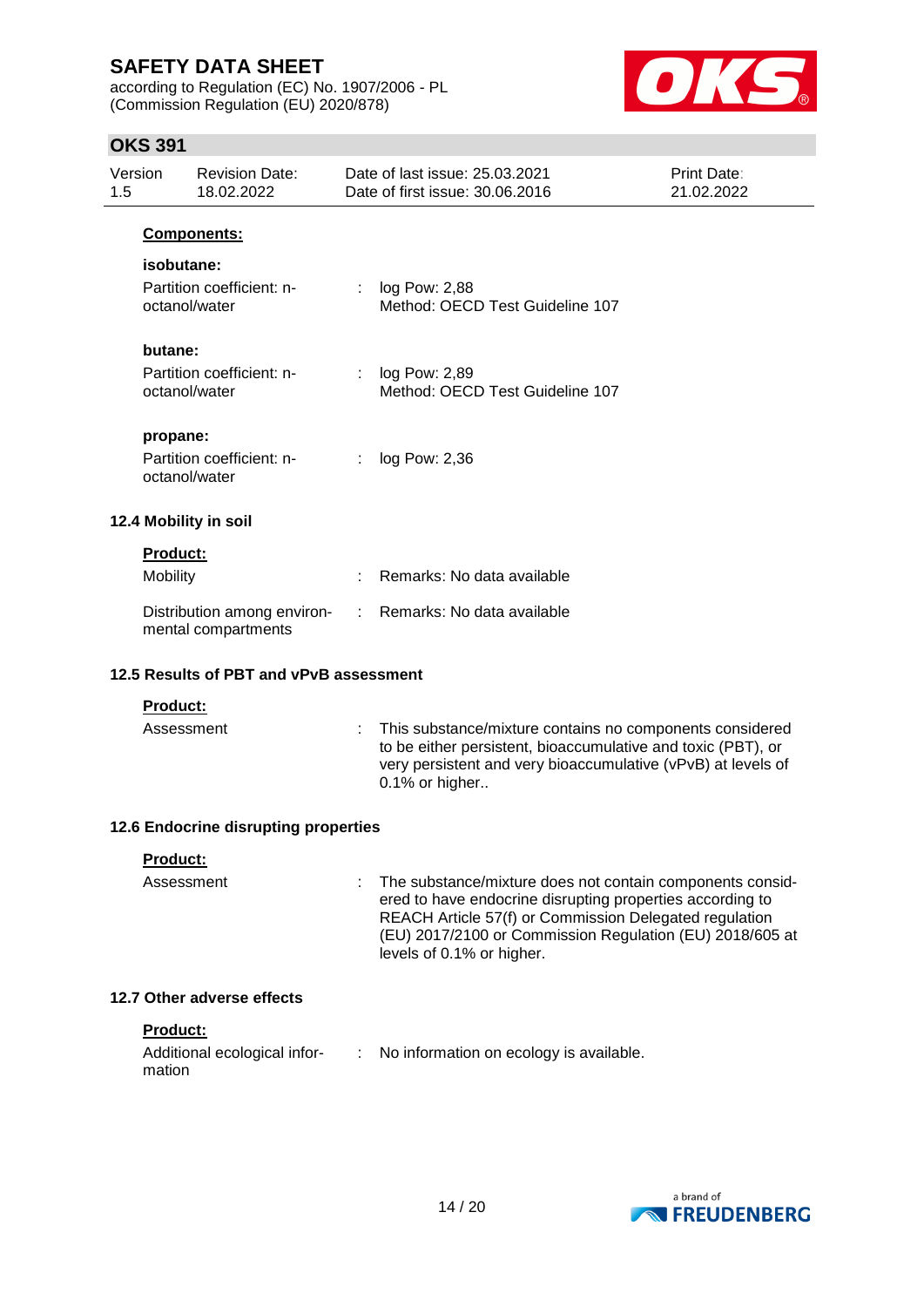according to Regulation (EC) No. 1907/2006 - PL (Commission Regulation (EU) 2020/878)



# **OKS 391**

| Version | <b>Revision Date:</b> | Date of last issue: 25.03.2021  | <b>Print Date:</b> |
|---------|-----------------------|---------------------------------|--------------------|
| 1.5     | 18.02.2022            | Date of first issue: 30.06.2016 | 21.02.2022         |

## **SECTION 13: Disposal considerations**

| 13.1 Waste treatment methods |    |                                                                                                                                                                                                                     |
|------------------------------|----|---------------------------------------------------------------------------------------------------------------------------------------------------------------------------------------------------------------------|
| Product                      | ÷. | Do not dispose of with domestic refuse.<br>Dispose of as hazardous waste in compliance with local and<br>national regulations.                                                                                      |
|                              |    | Waste codes should be assigned by the user based on the<br>application for which the product was used.                                                                                                              |
| Contaminated packaging       | ÷. | Packaging that is not properly emptied must be disposed of as<br>the unused product.<br>Offer empty spray cans to an established disposal company.<br>Pressurized container: Do not pierce or burn, even after use. |
|                              |    | The following Waste Codes are only suggestions:                                                                                                                                                                     |
| Waste Code                   |    | unused product, packagings not completely emptied<br>16 05 04*, gases in pressure containers (including halons)<br>containing hazardous substances                                                                  |

## **SECTION 14: Transport information**

## **14.1 UN number or ID number**

| <b>ADN</b>                      | t. | <b>UN 1950</b>      |
|---------------------------------|----|---------------------|
| ADR                             |    | : UN 1950           |
| <b>RID</b>                      | ÷  | <b>UN 1950</b>      |
| <b>IMDG</b>                     |    | $:$ UN 1950         |
| IATA                            | t. | <b>UN 1950</b>      |
| 14.2 UN proper shipping name    |    |                     |
| ADN                             | t. | <b>AEROSOLS</b>     |
| ADR                             | t. | <b>AEROSOLS</b>     |
| <b>RID</b>                      | t. | <b>AEROSOLS</b>     |
| <b>IMDG</b>                     | t. | <b>AEROSOLS</b>     |
| IATA                            | t. | Aerosols, flammable |
| 14.3 Transport hazard class(es) |    |                     |
| <b>ADN</b>                      |    | $\therefore$ 2      |
| ADR                             | t. | 2                   |
| <b>RID</b>                      | t  | 2                   |
| <b>IMDG</b>                     | t. | 2.1                 |

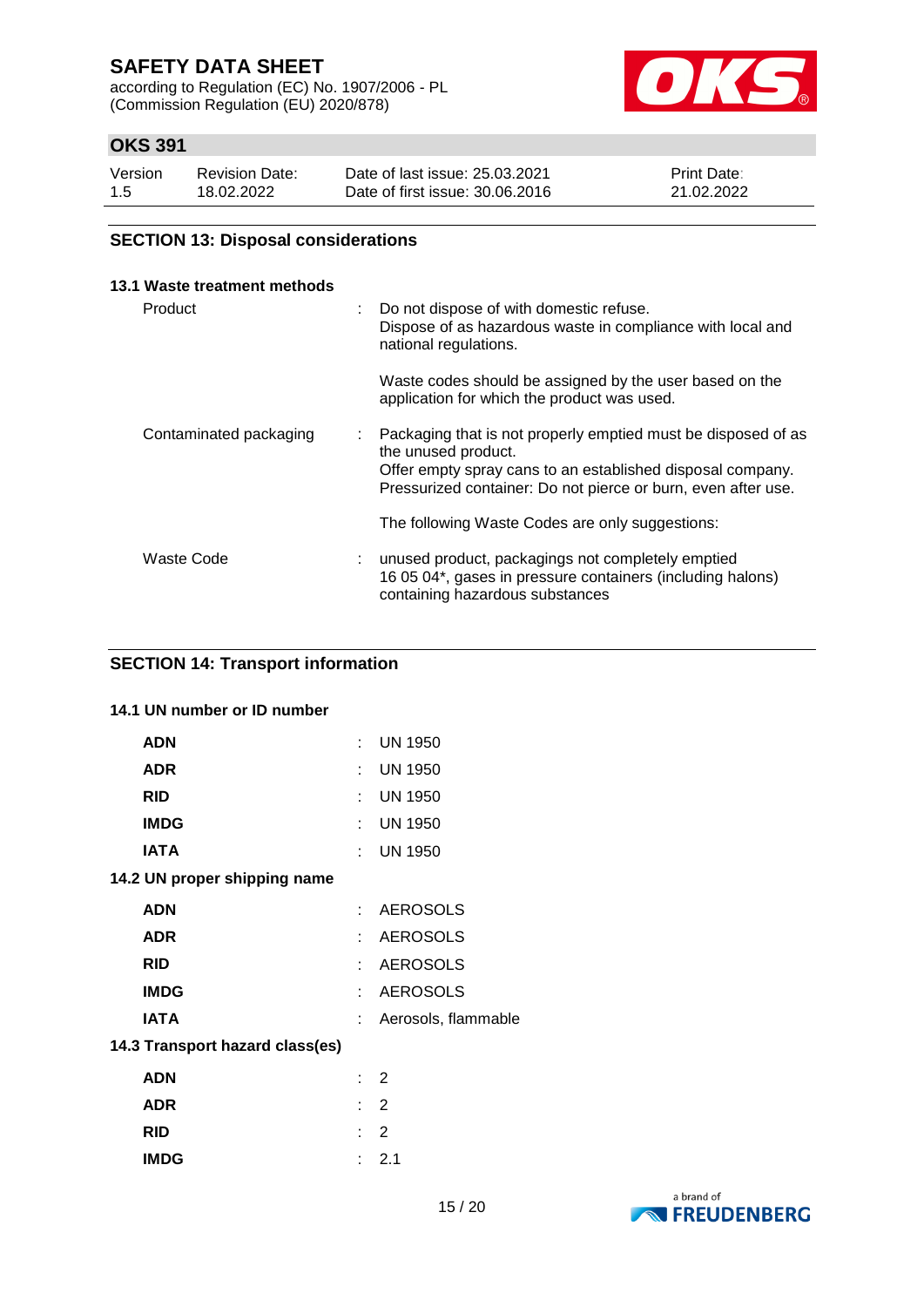according to Regulation (EC) No. 1907/2006 - PL (Commission Regulation (EU) 2020/878)



## **OKS 391**

| Version<br>1.5 | <b>Revision Date:</b><br>18.02.2022                                                                                             | Date of last issue: 25.03.2021<br><b>Print Date:</b><br>Date of first issue: 30.06.2016<br>21.02.2022 |  |
|----------------|---------------------------------------------------------------------------------------------------------------------------------|-------------------------------------------------------------------------------------------------------|--|
|                | <b>IATA</b>                                                                                                                     | : 2.1                                                                                                 |  |
|                | 14.4 Packing group                                                                                                              |                                                                                                       |  |
| <b>ADN</b>     | Packing group<br><b>Classification Code</b><br>Labels                                                                           | Not assigned by regulation<br>5F<br>÷<br>2.1                                                          |  |
| <b>ADR</b>     | Packing group<br><b>Classification Code</b><br>Labels<br>Tunnel restriction code                                                | Not assigned by regulation<br>5F<br>2.1<br>(D)                                                        |  |
| <b>RID</b>     | Packing group<br><b>Classification Code</b><br><b>Hazard Identification Number</b><br>Labels                                    | Not assigned by regulation<br>5F<br>23<br>2.1                                                         |  |
|                | <b>IMDG</b><br>Packing group<br>Labels<br>EmS Code                                                                              | Not assigned by regulation<br>2.1<br>$F-D, S-U$                                                       |  |
|                | <b>IATA (Cargo)</b><br>Packing instruction (cargo<br>aircraft)<br>Packing instruction (LQ)<br>Packing group<br>Labels           | 203<br>÷<br>Y203<br>Not assigned by regulation<br><b>Flammable Gas</b>                                |  |
|                | <b>IATA (Passenger)</b><br>Packing instruction (passen-<br>ger aircraft)<br>Packing instruction (LQ)<br>Packing group<br>Labels | 203<br>÷.<br>Y203<br>Not assigned by regulation<br>Flammable Gas                                      |  |
|                | <b>14.5 Environmental hazards</b>                                                                                               |                                                                                                       |  |
| <b>ADN</b>     | Environmentally hazardous                                                                                                       | no                                                                                                    |  |
| <b>ADR</b>     | Environmentally hazardous                                                                                                       | no                                                                                                    |  |
| <b>RID</b>     | Environmentally hazardous                                                                                                       | no                                                                                                    |  |
|                | <b>IMDG</b><br>Marine pollutant                                                                                                 | no                                                                                                    |  |
|                | 14.6 Special precautions for user                                                                                               |                                                                                                       |  |

The transport classification(s) provided herein are for informational purposes only, and solely based upon the properties of the unpackaged material as it is described within this Safety Data

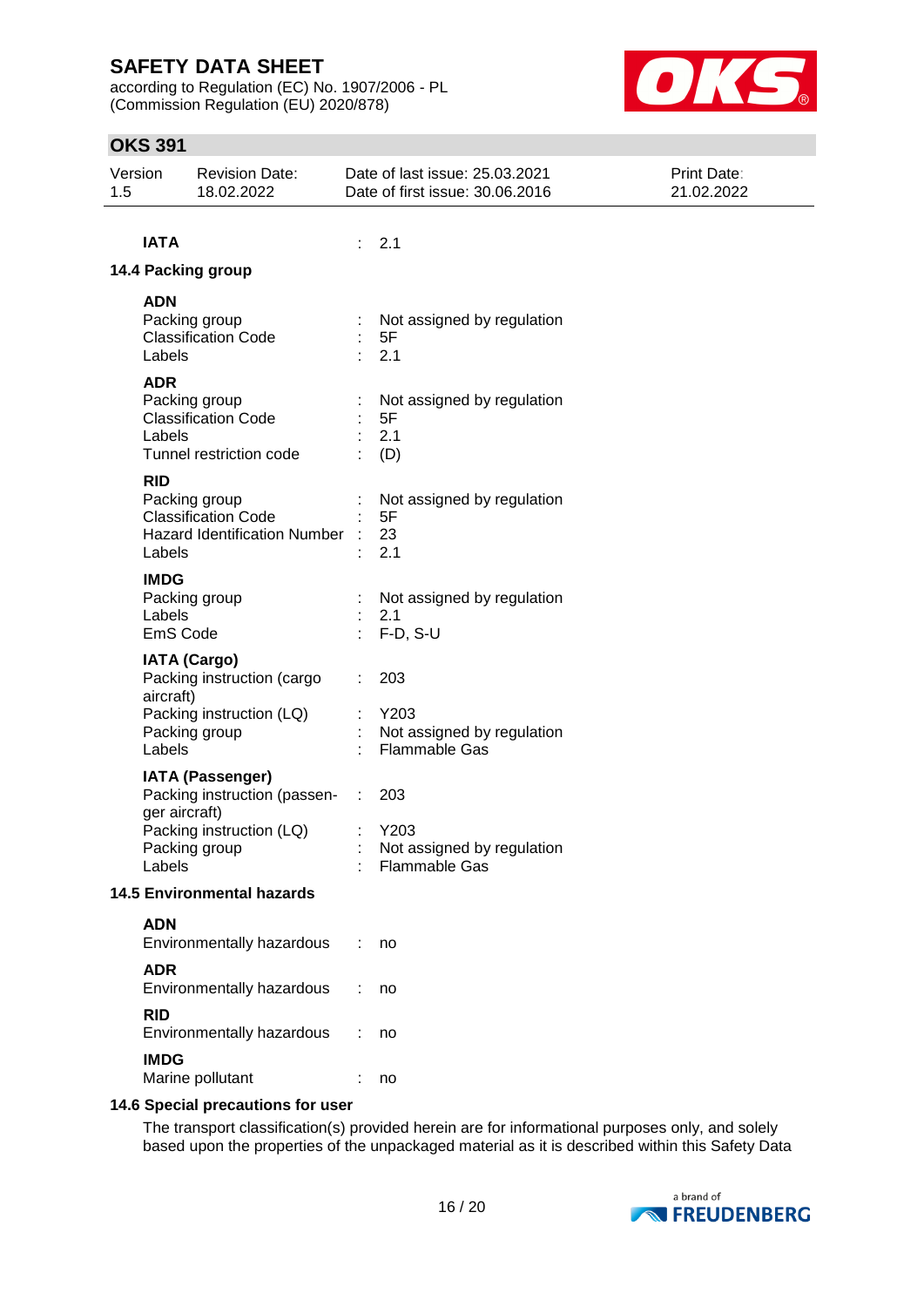according to Regulation (EC) No. 1907/2006 - PL (Commission Regulation (EU) 2020/878)



## **OKS 391**

| Version | <b>Revision Date:</b> | Date of last issue: 25.03.2021  | <b>Print Date:</b> |
|---------|-----------------------|---------------------------------|--------------------|
| 1.5     | 18.02.2022            | Date of first issue: 30.06.2016 | 21.02.2022         |

Sheet. Transportation classifications may vary by mode of transportation, package sizes, and variations in regional or country regulations.

#### **14.7 Maritime transport in bulk according to IMO instruments**

Remarks : Not applicable for product as supplied.

## **SECTION 15: Regulatory information**

## **15.1 Safety, health and environmental regulations/legislation specific for the substance or mixture** REACH - Restrictions on the manufacture, placing on the market and use of certain dangerous substances, preparations and articles (Annex XVII) : Not applicable REACH - Candidate List of Substances of Very High Concern for Authorisation (Article 59). : This product does not contain substances of very high concern (Regulation (EC) No 1907/2006 (REACH), Article 57). REACH - List of substances subject to authorisation (Annex XIV) : Not applicable Regulation (EC) No 1005/2009 on substances that deplete the ozone layer : Not applicable Regulation (EU) 2019/1021 on persistent organic pollutants (recast) : Not applicable Regulation (EC) No 649/2012 of the European Parliament and the Council concerning the export and import of dangerous chemicals : Not applicable : P2 Seveso III: Directive 2012/18/EU of the European Parliament and of the Council on the control of major-accident hazards involving dangerous substances. P3a FLAMMABLE AEROSOLS 18 Liquefied extremely flammable gases (including LPG) and natural gas

Volatile organic compounds : Directive 2010/75/EU of 24 November 2010 on industrial emissions (integrated pollution prevention and control) Volatile organic compounds (VOC) content: 49,82 %

## **Other regulations:**

Take note of Directive 94/33/EC on the protection of young people at work or stricter national regulations, where applicable.

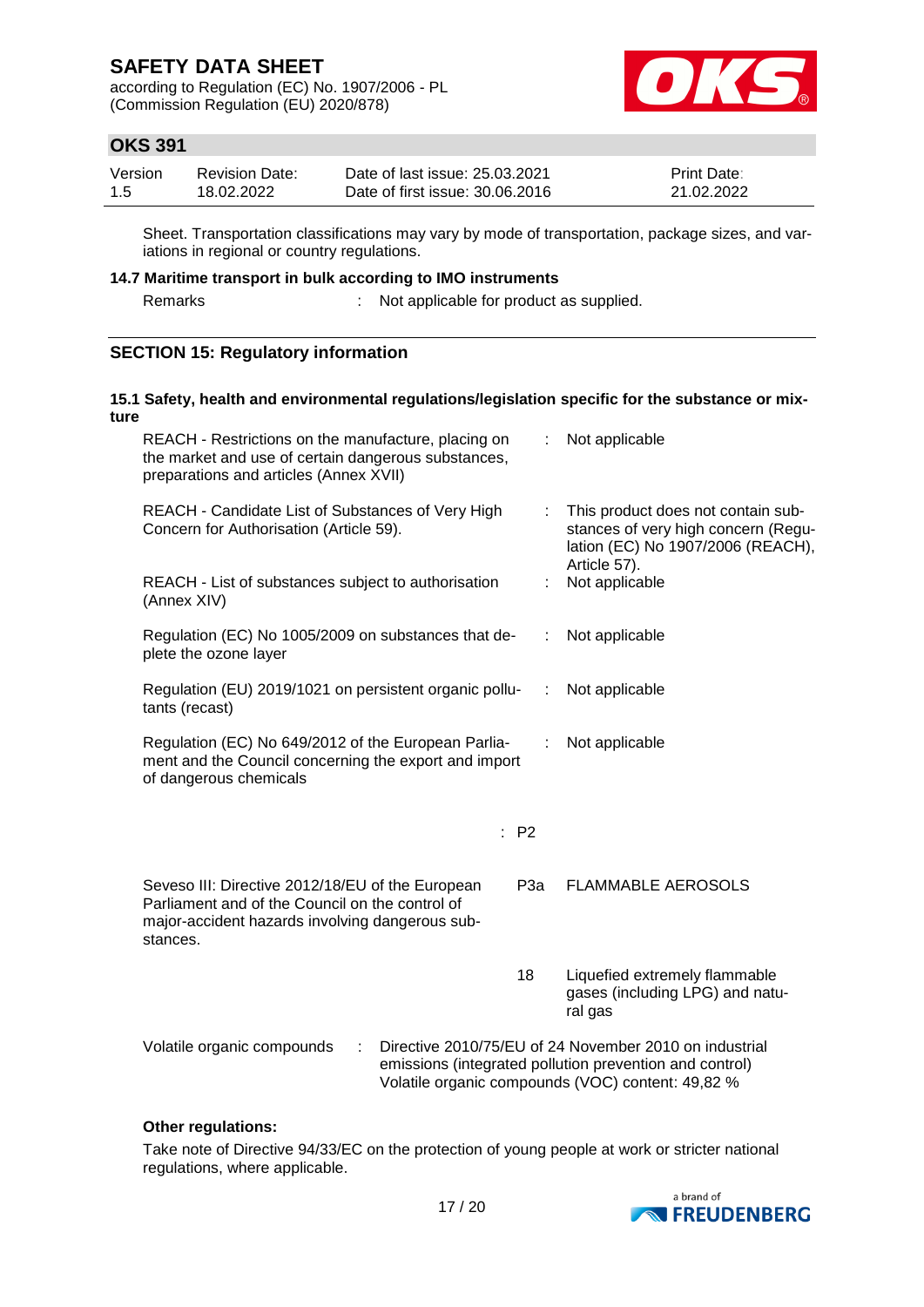according to Regulation (EC) No. 1907/2006 - PL (Commission Regulation (EU) 2020/878)



## **OKS 391**

| Version | Revision Date: | Date of last issue: 25.03.2021  | <b>Print Date:</b> |
|---------|----------------|---------------------------------|--------------------|
| 1.5     | 18.02.2022     | Date of first issue: 30.06.2016 | 21.02.2022         |

Act of 25 February 2011 on chemical substances and their mixtures (i.e. Journal of Laws of 2019, No. 0, item 1225)

Regulation (EC) No 1272/2008 of the European Parliament and of the Council of 16 December 2008 on classification, labelling and packaging of substances and mixtures, amending and repealing Directives 67/548/EEC and 1999/45/EC, and amending Regulation (EC) No 1907/2006 (Official Journal of the European Union L 353 from 31.12.2008) with further adaptation to technical progress (ATP).

Regulation (EC) No 1907/2006 of the European Parliament and of the Council of 18 December 2006 concerning the Registration, Evaluation, Authorisation and Restriction of Chemicals (REACH), establishing a European Chemicals Agency, amending Directive 1999/45/EC and repealing Council Regulation (EEC) No 793/93 and Commission Regulation (EC) No 1488/94 as well as Council Directive 76/769/EEC and Commission Directives 91/155/EEC, 93/67/EEC, 93/105/EC and 2000/21/EC (Official Journal of the European Union L 396 from 30.12.2006, as amended).

Commission Regulation (EU) 2015/830 of 28 May 2015 amending Regulation (EC) No 1907/2006 of the European Parliament and of the Council on the Registration, Evaluation, Authorisation and Restriction of Chemicals (REACH)

Ordinance of the Minister of Health of 10 August 2012 concerning the criteria and procedure of classification of chemical substances and their mixtures (consolidated text Dz. U. of 2015., pos. 208).

Ordinance of the Minister of Economy, Labour and Social Policy of 21st December 2005 concerning the basic requirements for personal protective equipment (Dz. U. Nr. 259, item 2173). Ordinance of the Minister of Labour and Social Policy of 12 June 2018 concerning the highest allowable concentrations and levels of the agents harmful for health in the workplace (Dz.U 2018 pos 1286, with later amendments).

Ordinance of the Minister of Health of 2nd February 2011 concerning tests and measurement of agents harmful for health in the workplace (Dz. U. Nr. 33, item 166 wraz z późn. zm.). Ordinance of the Minister of Health of 30th December 2004 on the health and safety of workers related to chemical agents at work (Dz. U. from 2005, Nr. 11, item 86, as amended).

Act of 14 December 2012. on Waste (Journal of Laws of 2013. pos. 21, as amended). Act of 13 June 2013. On packaging and packaging waste Journal. U. of 2013. Item. 888, as amended).

Ordinance of the Minister of Climate of 2nd January 2020 on Waste Catalog (Dz. U. 2020 item 10).

Ordinance of the Minister of Environment on the requirements for carrying out the process of thermal treatment of waste and how to deal with waste produced in the process. (Dz. U. of 2016., Pos. 108)

Act of 19 August 2011 on transport of dangerous goods (Dz. U. Nr. 227, item 1367, as amended).

Government Statement of 18 February 2019 on enforcing of changes Annexes A and B of European Agreement concerning international transport of dangerous goods by road (ADR) (Dz. U. 2019, item 769).

Ordinance of the Minister of Health of 20th April 2012 concerning labeling of containers of dangerous substances and dangerous mixtures and some mixtures ((consolidated text) Dz. U. z 2015 nr. 0 poz. 450).

Ordinance of the Minister of Health of 11th June 2012 concerning categories of dangerous substances and dangerous mixtures for which containers must be fitted with child-resistant fastenings and a tactile warning of danger (Dz. U. from 2012, item 688 as amended).

## **15.2 Chemical safety assessment**

This information is not available.

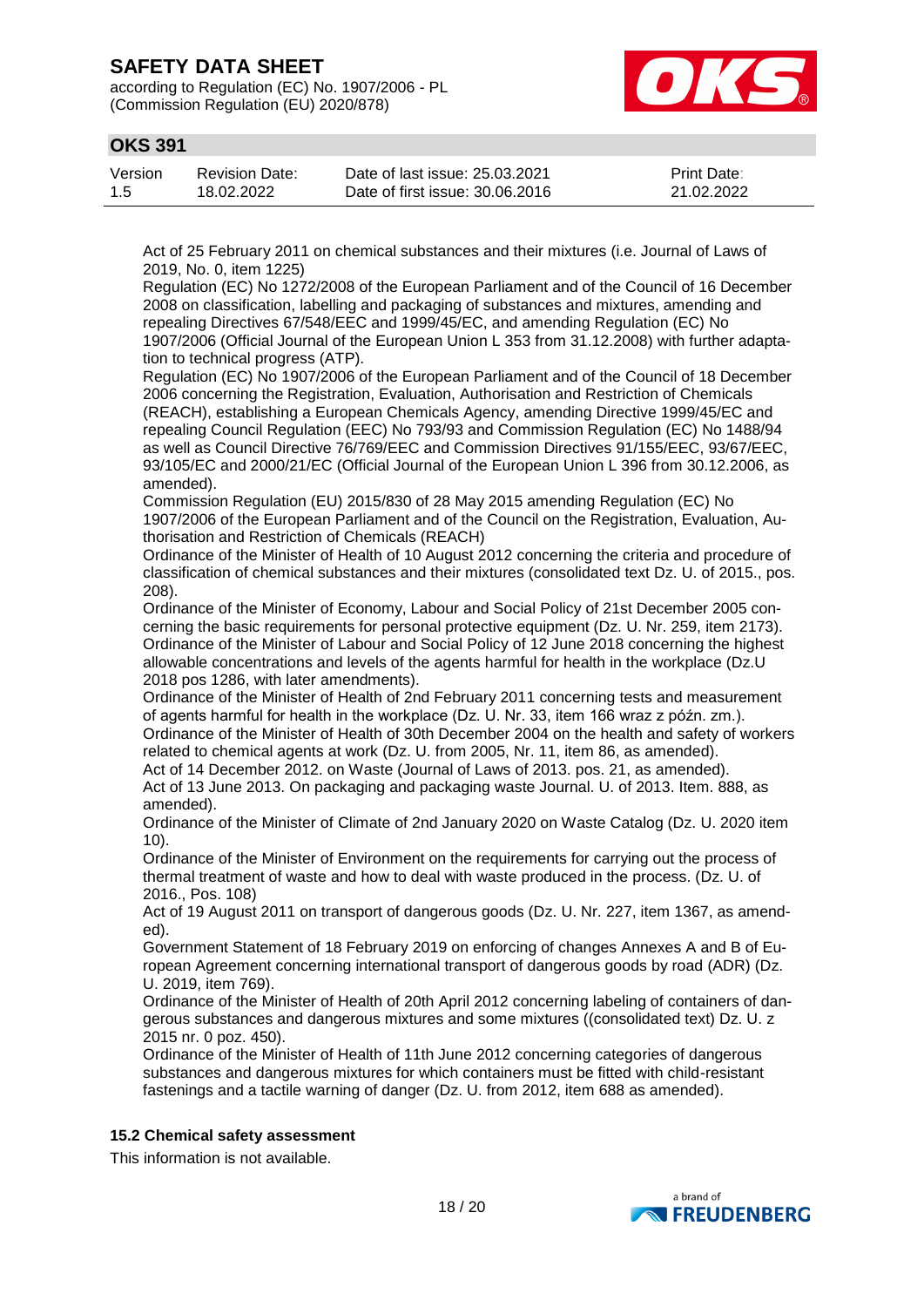according to Regulation (EC) No. 1907/2006 - PL (Commission Regulation (EU) 2020/878)



## **OKS 391**

| Version | Revision Date: | Date of last issue: 25.03.2021  | <b>Print Date:</b> |
|---------|----------------|---------------------------------|--------------------|
| -1.5    | 18.02.2022     | Date of first issue: 30.06.2016 | 21.02.2022         |

## **SECTION 16: Other information**

| <b>Full text of H-Statements</b>             |  |                                                                                                                                                                                                                                                                                                                                                                                                                                                                                                                                                          |  |
|----------------------------------------------|--|----------------------------------------------------------------------------------------------------------------------------------------------------------------------------------------------------------------------------------------------------------------------------------------------------------------------------------------------------------------------------------------------------------------------------------------------------------------------------------------------------------------------------------------------------------|--|
| H <sub>220</sub><br>H <sub>280</sub><br>H304 |  | Extremely flammable gas.<br>Contains gas under pressure; may explode if heated.<br>May be fatal if swallowed and enters airways.                                                                                                                                                                                                                                                                                                                                                                                                                         |  |
| <b>Full text of other abbreviations</b>      |  |                                                                                                                                                                                                                                                                                                                                                                                                                                                                                                                                                          |  |
|                                              |  |                                                                                                                                                                                                                                                                                                                                                                                                                                                                                                                                                          |  |
| Note C                                       |  | Some organic substances may be marketed either in a specif-<br>ic isomeric form or as a mixture of several isomers. In this<br>case the supplier must state on the label whether the sub-<br>stance is a specific isomer or a mixture of isomers.                                                                                                                                                                                                                                                                                                        |  |
| Note L                                       |  | The classification as a carcinogen need not apply if it can be<br>shown that the substance contains less than 3 % DMSO ex-<br>tract as measured by IP 346 "Determination of polycyclic aro-<br>matics in unused lubricating base oils and asphaltene free<br>petroleum fractions - Dimethyl sulphoxide extraction refractive<br>index method", Institute of Petroleum, London. This note ap-<br>plies only to certain complex oil-derived substances in Part 3.                                                                                          |  |
| Note $U$ (table 3.1)                         |  | When put on the market gases have to be classified as "Gas-<br>es under pressure", in one of the groups compressed gas,<br>liquefied gas, refrigerated liquefied gas or dissolved gas. The<br>group depends on the physical state in which the gas is pack-<br>aged and therefore has to be assigned case by case. The<br>following codes are assigned: Press. Gas (Comp.) Press. Gas<br>(Liq.) Press. Gas (Ref. Liq.) Press. Gas (Diss.) Aerosols shall<br>not be classified as gases under pressure (See Annex I, Part<br>2, Section 2.3.2.1, Note 2). |  |
| PL OEL                                       |  | Poland. Occupational exposure limits for airborne toxic sub-<br>stances                                                                                                                                                                                                                                                                                                                                                                                                                                                                                  |  |
| PL OEL / NDS<br>PL OEL / NDSch               |  | Maximal Admissible Concentration<br>Maximal Admissible Temporary Concentration                                                                                                                                                                                                                                                                                                                                                                                                                                                                           |  |

ADN - European Agreement concerning the International Carriage of Dangerous Goods by Inland Waterways; ADR - European Agreement concerning the International Carriage of Dangerous Goods by Road; AIIC - Australian Inventory of Industrial Chemicals; ASTM - American Society for the Testing of Materials; bw - Body weight; CLP - Classification Labelling Packaging Regulation; Regulation (EC) No 1272/2008; CMR - Carcinogen, Mutagen or Reproductive Toxicant; DIN - Standard of the German Institute for Standardisation; DSL - Domestic Substances List (Canada); ECHA - European Chemicals Agency; EC-Number - European Community number; ECx - Concentration associated with x% response; ELx - Loading rate associated with x% response; EmS - Emergency Schedule; ENCS - Existing and New Chemical Substances (Japan); ErCx - Concentration associated with x% growth rate response; GHS - Globally Harmonized System; GLP - Good Laboratory Practice; IARC - International Agency for Research on Cancer; IATA - Interna-